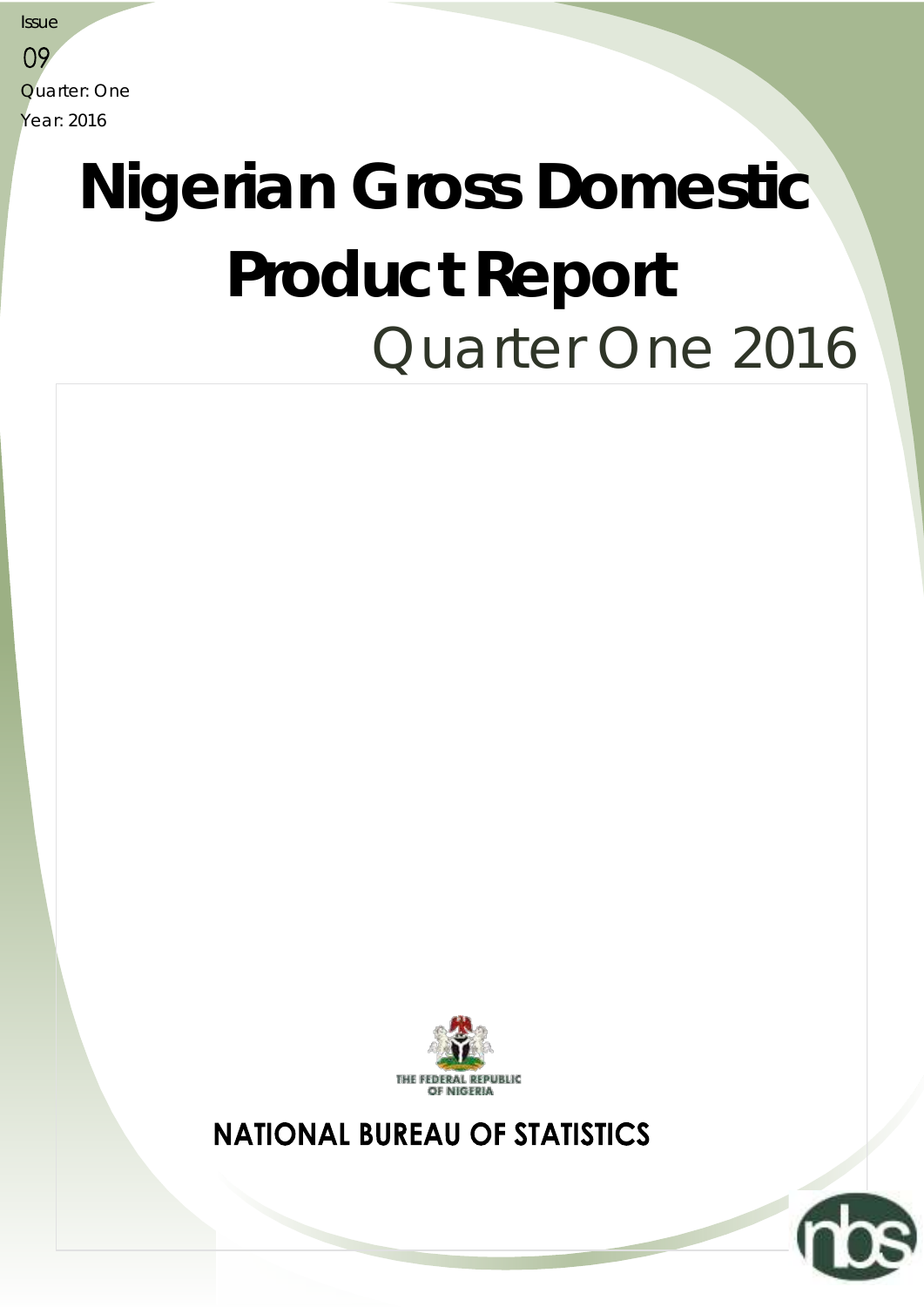## **Preface**

This publication provides data on Quarterly Gross Domestic Product (GDP) estimates for the four quarters of 2015, the annual figure for 2015, and estimate for the First quarter of 2016.

Quarterly National Accounts (QNA) are integrated system of macroeconomic accounts designed to describe the entire system of production in a nation on a quarterly basis. They provide a picture of the current economic status of the economy that is more timely and frequent than that provided by Annual National Accounts (ANA). The key attribute of QNA is that they provide a reasonable level of detail of the economy that help government to assess, analyze, and monitor economic growth on a regular basis.

QNA adopts the same concepts, definitions and structure as ANA. In principle QNA covers the entire sequence of accounts and balance sheets as reflected in the 2008 System of National Accounts (2008 SNA).

Data for this analysis were obtained from the Quarterly Establishment Survey (QES) conducted by the National Bureau of Statistics (NBS). This series covers major aggregates of quarterly GDP by type of economic activity at current and constant (2010) prices.

We are grateful to the various agencies and establishments that made their data available as input to the estimates.

**Dr. Yemi Kale, Statistician – General, National Bureau of Statistics, Abuja – Nigeria. May, 2016.**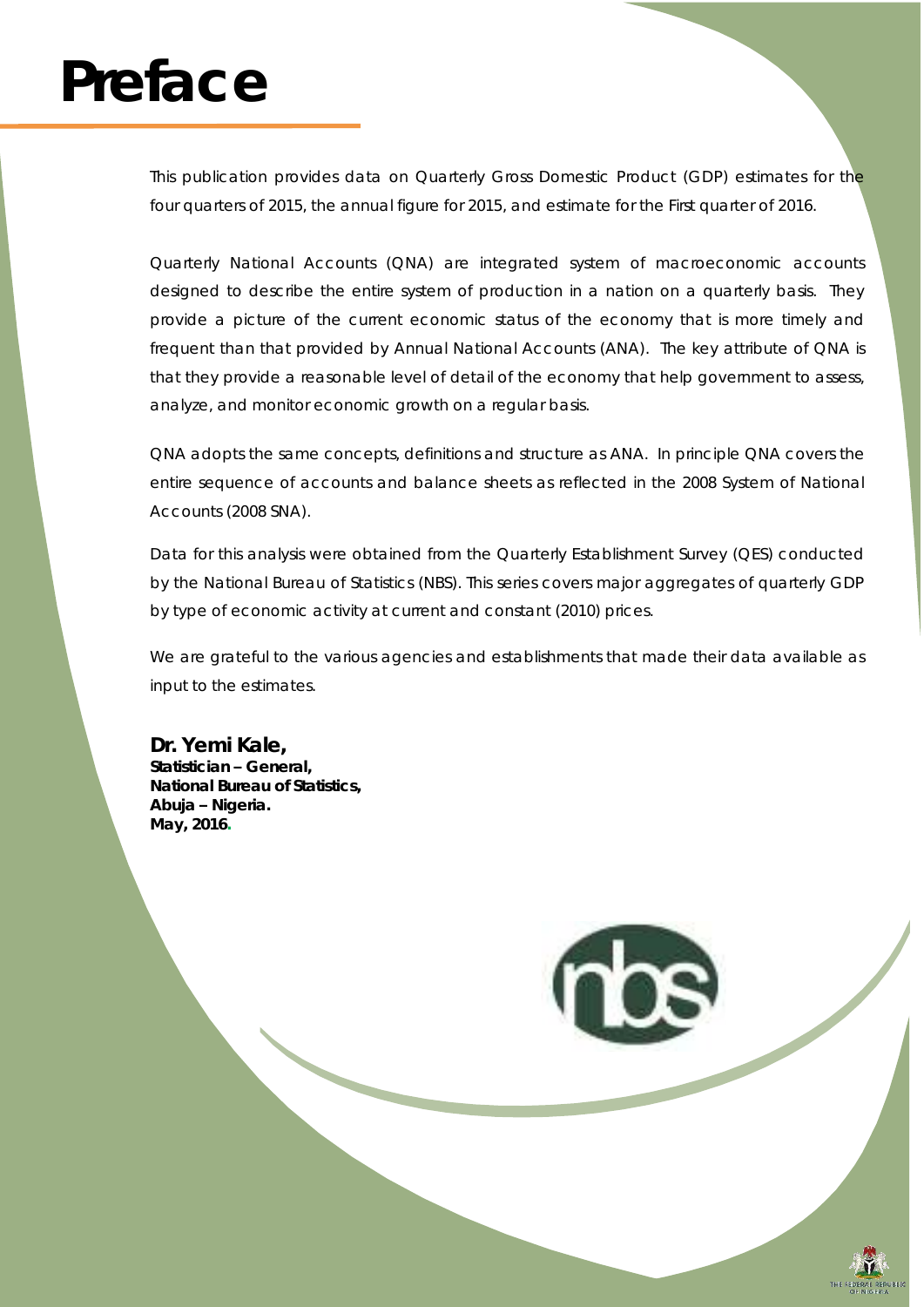## **Introduction**

The National Bureau of Statistics (NBS), has been conducting Establishment Surveys to provide data for the estimation of the Gross Domestic Product (GDP) for the country. In 2008, NBS started to improve the GDP series by conducting Quarterly Establishment Surveys (QES) for the four quarters of each year to complement the annual surveys which normally take place in the first and second quarters of the succeeding year.

In 2015, the National Bureau of Statistics (NBS) conducted the Quarterly Establishment Surveys for the first three quarters of 2015 ( $Q1 - Q3$ , 2015), while the fourth quarter survey for 2015 and the First Quarter 2016 survey were conducted in 2016. These five surveys produced the data that was used for the compilation of the quarterly GDP for the four quarters of 2015 ( $Q1 - Q4$ , 2015) and the First Quarter of 2016.

In subsequent sections of this report, emphasis will be given to the composition of GDP in the First quarter of 2016 and the corresponding quarter in 2015.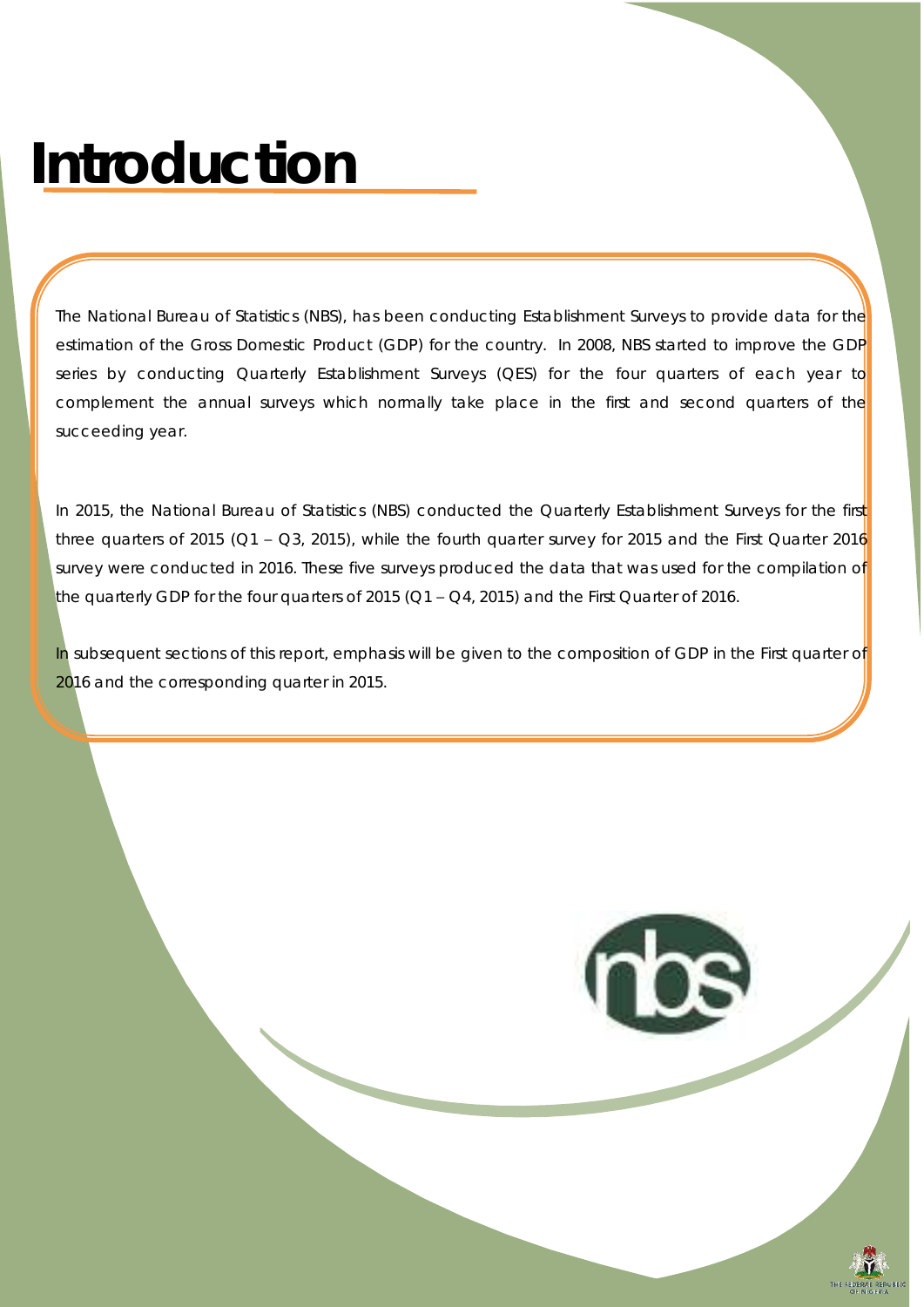## **Overview of GDP in Quarter One 2016**

In the First Quarter of 2016, the nation's Gross Domestic Product (GDP) grew by -0.36% (year-on-year) in real terms. This was lower by 2.47% points from growth recorded in the preceding quarter and also lower by 4.32% points from growth recorded in the corresponding quarter of 2015. Quarter on quarter, real GDP slowed by 13.71%

During the quarter, aggregate GDP stood at N 22,262,575.97 million (in nominal terms) at basic prices. Compared to the First Quarter 2015 value of N21,041,701.10 million, nominal GDP was 5.80% higher. Nominal GDP growth was however lower relative to levels recorded in Q4 of 2015 by 14.15% points. The Nigerian economy could be better understood according to the oil and non-oil sector classifications (Figure 1):

### The Oil Sector

In the First Quarter of 2016, Oil production stood at 2.11million barrels per day (mbpd), 0.05mbpd lower from production in Q4 of 2015. Oil production was also lower relative to the corresponding quarter in 2015 by 0.07mbpd when output was recorded at 2.18mbpd.



#### **Figure 2: Crude Oil Output (MBPD). NB: Output for March 2016 Estimated**

As a result, real growth of the oil sector slowed by 1.89% (year-on-year) in Q1 of 2016. This represents an improvement relative to growth recorded in Q1 2015 when growth slowed by 8.15% . Growth also increased by 6.39% points relative to growth in Q4 of 2015. Quarter-on-Quarter, growth also improved by 10.27%.

As a share of the economy, the Oil sector contributed 10.29% of total real GDP, marginally lower from the share recorded in the corresponding period of 2015, yet higher from the share in Q4 of 2015 by 2.24% points.



### The Non-Oil Sector

While activities such as Crop production, Trade and Telecommunications & Information Services supported growth of the sector, growth was weighed upon by declines in Manufacturing, Financial Institutions, and Real Estate. The sector slowed 0.18% in real terms in Q1 of 2016. This was 5.77% points lower from the corresponding quarter in 2014 (Figure 3) and 3.32% points from the previous quarter . In real terms, the Non-Oil sector contributed 89.71% to the nation's GDP, marginally higher from shares recorded in Q1 2016 (89.55) yet lower from Q4 2015 (91.94%).





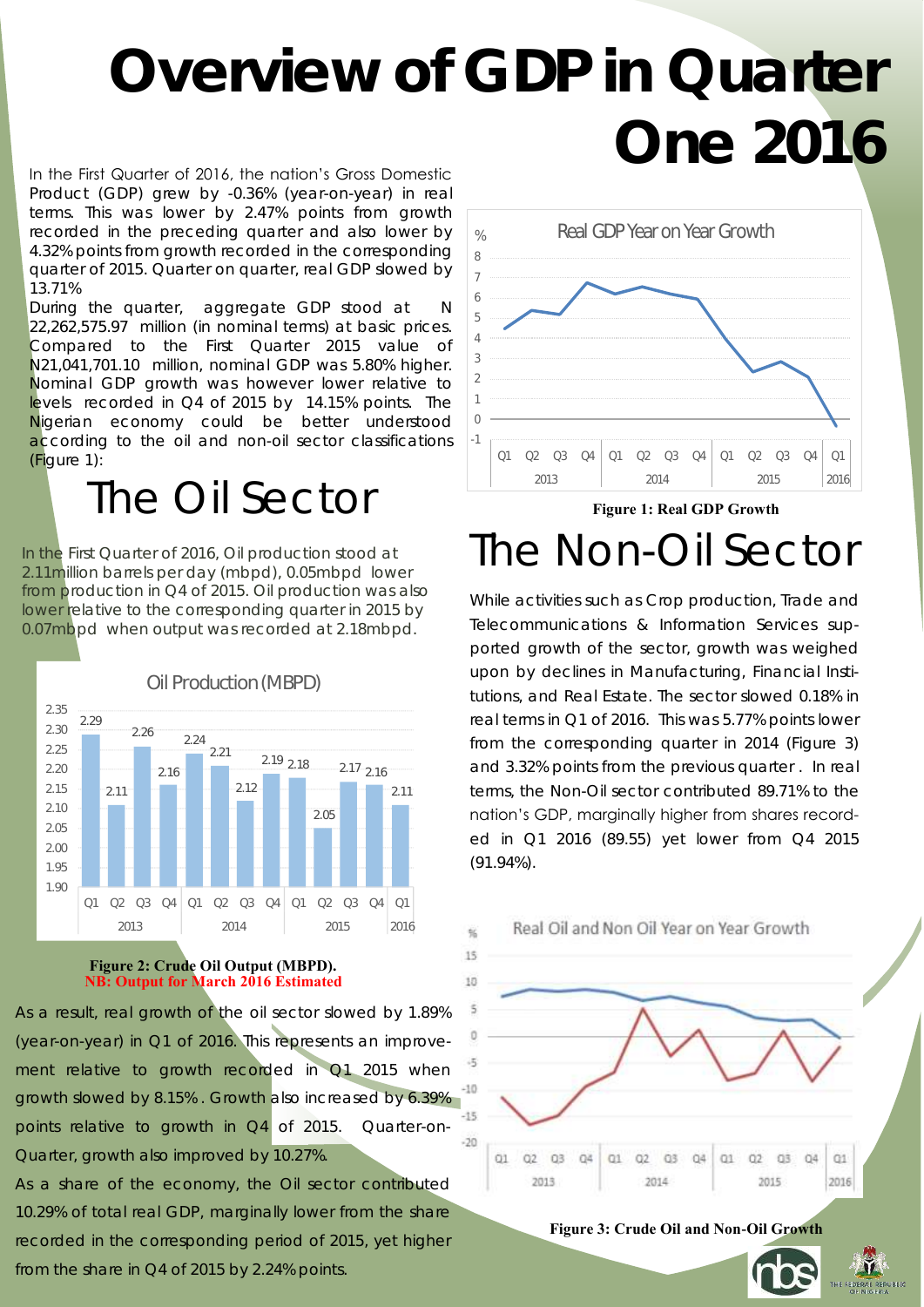### **Mining & Quarrying Major Economic Sectors:Q1 2016 Agriculture**

Four main activities make up the Mining & Quarrying sector, they are Crude Petroleum and Natural Gas, Coal Agriculture is made up of four sub-activities, namely: Mining, Metal ore and Quarrying and other Minerals.

On a nominal basis, the sector slowed by 34.98% (year-In nominal terms, the sector grew by 14.15% year-onon-year) during Q1 2016. This was 11.22% points higher year in Q1 2016. This was higher than growth rates from growth recorded in Q1 2015, and marginally higher recorded in the corresponding quarter of 2015 and from growth recorded in the previous quarter. The Q4 2015 by 6.71% points and 4.65% points respectively. decline in year-on-year growth is attributable to the Growth in the sector was driven by output in Crop falling oil prices. The sector contributed 4.14 % to overall Production accounting for 83.67% of overall growth of GDP in Q1 2016, lower than the contribution recorded in the sector. Agriculture contributed 19.17% to nominal same quarter of 2015 and the preceding quarter by GDP during the quarter under review. This was higher 2.60% points and 1.04% points respectively.

In real terms, Mining and Quarrying sector slowed at 2.96% (year-on-year) in Q1 2016, a relative improvement from Q1 2015 by 4.94% points and Q4 2015 by 5.08% points. While Crude Oil output weighted on growth, the sector was supported by a substantial improvement in output in Metal Ores. The contribution of Mining and Quarrying to Real GDP in Q1 2016 was 10.34%, marginally lower relative to the corresponding quarter of 2015 yet higher from the previous quarter by 2.13% points.





Crop Production, Livestock, Forestry and Fishing.

than shares recorded in the corresponding period of 2015 by 1.40% points yet lower than the contribution in Q4 2015 by 3.39% points.



**Figure 5: Agriculture real growth**

Real agricultural GDP growth in Q1of 2016 stood at 3.09% (year-on-year), a decrease of 1.61% points from growth recorded in the corresponding period of 2015 and also lower by 0.39% points from Q4 2015. While positive, growth in agricultural output has been relatively lower compared to the corresponding period of 2015 as a result of lower crop output which in turn was as a result of lower productivity during dry season farming during the quarter. Agriculture contributed 20.48% to Real GDP during the quarter under review. This was higher than shares recorded in the corresponding period of 2015 by 0.69% points yet lower than shares recorded in Q4 2015 by 3.70% points.



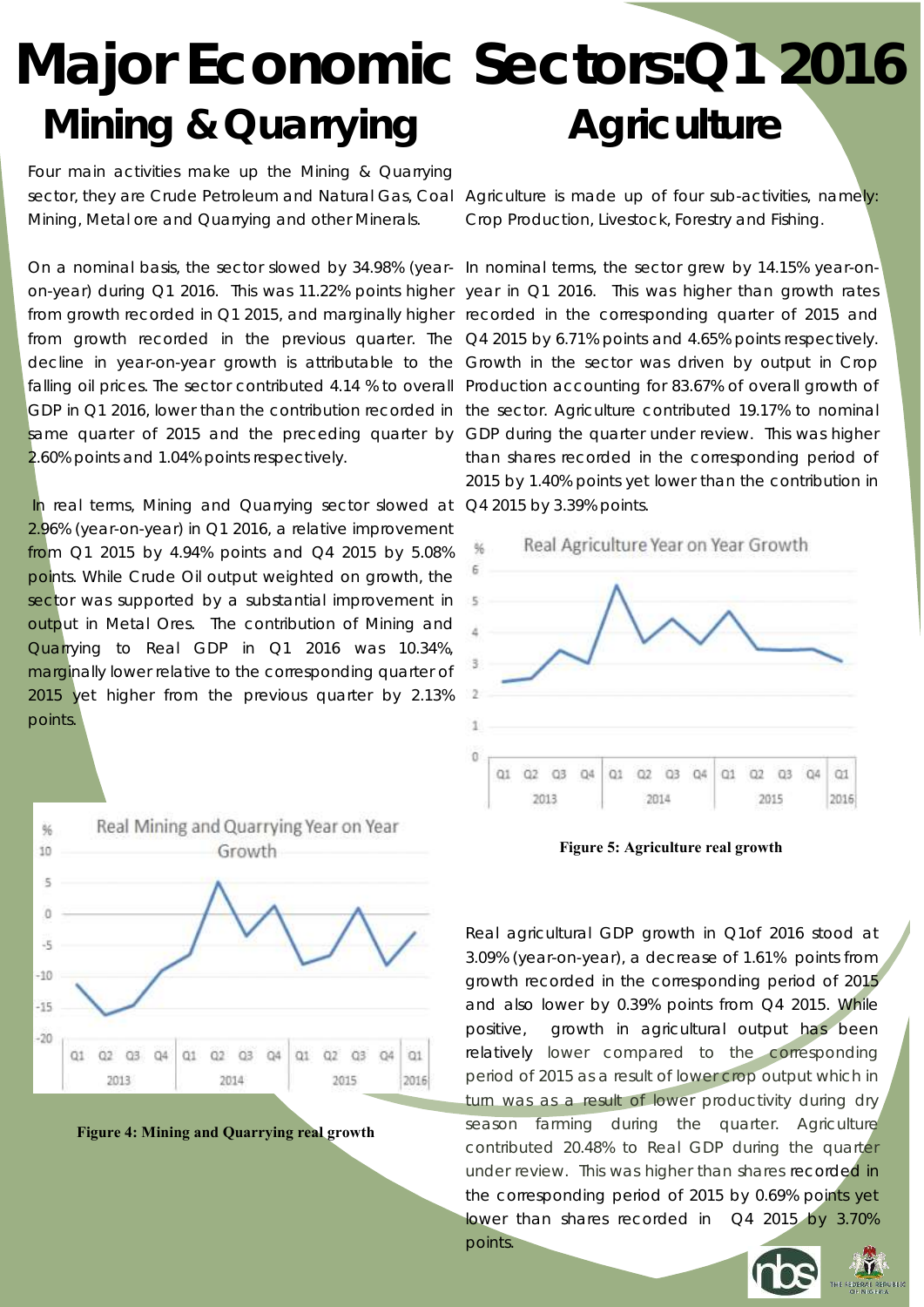There are thirteen activities in the Manufacturing sector; Oil Refining; Cement; Food, Beverages and Tobacco; Textile, Apparel, and Footwear; Wood and Wood products; Pulp Paper and Paper products; Chemical and Pharmaceutical products; Non-metallic Products, Plastic and Rubber products; Electrical and Electronic, Basic Metal and Iron and Steel; Motor Vehicles and Assembly; and Other Manufacturing.

Nominal GDP growth of Manufacturing in Q1 2016 slowed by 2.98% (year-on-year), 4.23% points lower from growth recorded in Q1 2015 and 9.91% points lower from growth in Q4 2015 as a result of slower growth in 10 of 13 subsections of the Manufacturing sector. On a Quarter-on-Quarter basis, the sector slowed by 11.92%. The contribution of Manufacturing to Nominal GDP was 9.33% in Q1 2016, lower than the 10.17% recorded in the corresponding period of 2015, yet marginally higher from 9.09% in Q4 2015.

In Q1 2016, Real GDP growth of the manufacturing sector slowed by 7.00%, 6.30% points lower from growth recorded in Q1 2015 with Oil Refining, Cement, Food, Beverage and Tobacco and Electricity activities weighing on growth. Growth was also 7.38% points lower from rates recorded in Q4 2015 (Figure 6). On a quarter-on-quarter basis, the sector slowed by 9.82%.



### **Manufacturing Electricity, Gas, Steam and Air Conditioning Supply**

In nominal terms, the activity slowed by 28.47% in Q1 2016. This was 21.58% points and 30.90% points lower than growth recorded in the corresponding quarter of 2015, and in Q4 2015 respectively. Quarter–on-Quarter, the sector slowed by 55.76%. The contribution of Electricity, Gas, Steam and Air Conditioning Supply to Nominal GDP was 0.37% in Q1 2016, lower marginally when compared to the contribution made in the corresponding quarter of 2015 recorded at 0.54%, and the preceding quarter at 0.71%.

In real terms, the sector slowed by 44.46 in Q1 2016, 16.54% points and 45.66% points lower than the corresponding period in 2015, and growth recorded in Q4 2015 resepectively. This was as a result of lower electricity generated during the quarter. Quarter-on-Quarter, the sector slowed by 65.7%. The contribution of Electricity, Gas, Steam and Air Conditioning Supply to real GDP was 0.20% in the First Quarter of 2016, 0.16% Points lower from the corresponding quarter in 2015 and 0.30% points lower from Q4 2015

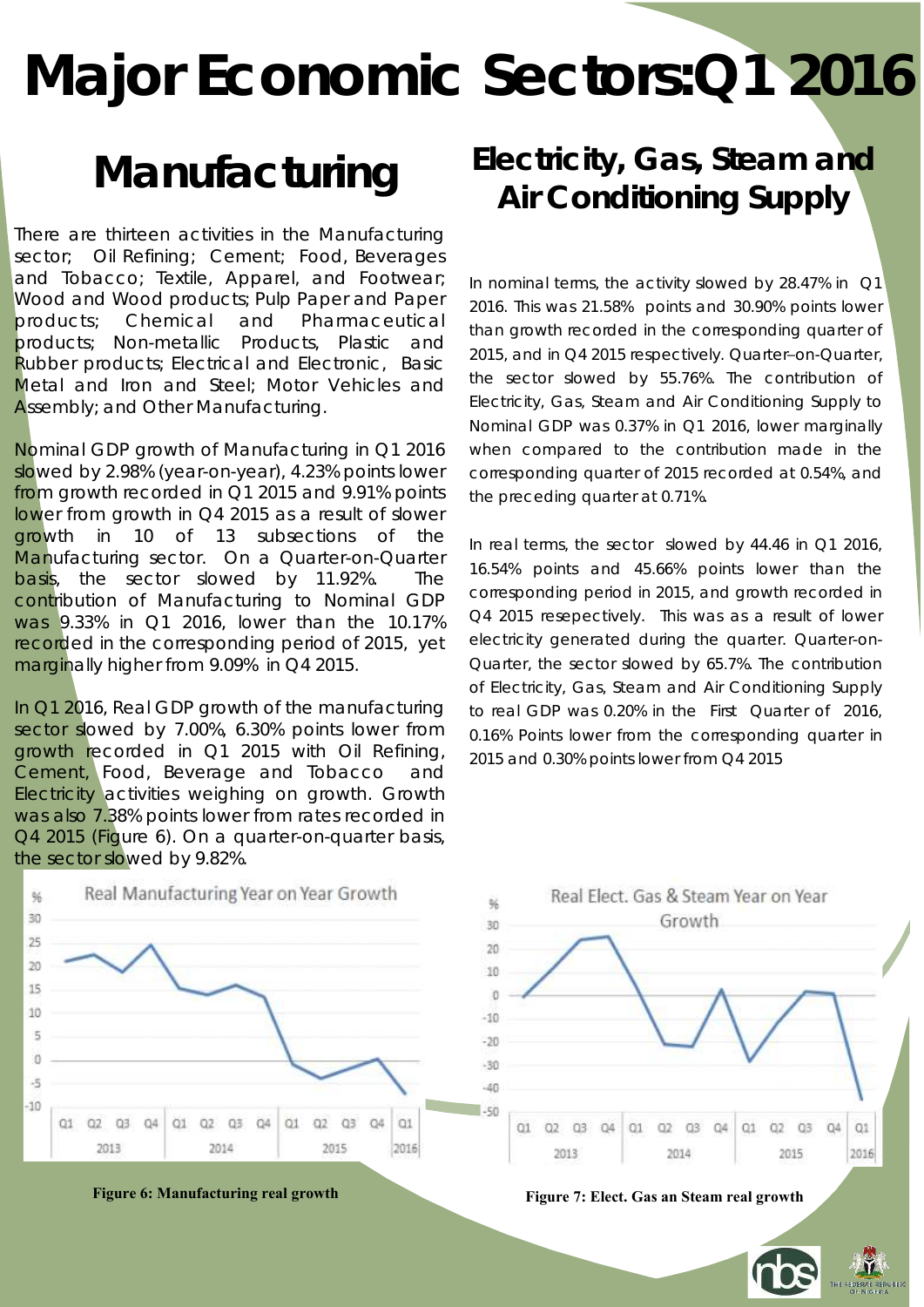### **Construction**

Construction grew by 1.14% in nominal terms (year on year) in Q1 2016, a significant decline of 13.67% points compared to the rate of 14.81% recorded in the same quarter of 2015, and a decline of 3.00% points compared to the rate recorded in the preceding quarter. Nominal growth quarter on quarter was 2.04%. Construction contributed 3.99% to nominal GDP in Q1 2016, less than the 4.18% it contributed year earlier, but slightly higher than the 3.36% it contributed in Q4 2015.

### **Trade**

Year on year, Trade grew by 13.51% in the Q1 2016 in nominal terms. This was 1.84% points lower than growth in the same quarter of the previous year and lower by 1.25% points than the rate recorded in the preceding quarter. Quarter on Quarter growth was slower by 2.59**%.** Trade's contribution to Nominal GDP in Q1 was recorded at 21.55%, which is greater than the contribution in the same quarter of the previous year of 20.08%, and in the preceding quarter of 18.99%.





The real growth rate of construction as an activity stood at negative 5.37% (year on year) in Q1 2016, a decline of 16.54% points from the rate recorded a year previous. Relative to the preceding quarter, there was also a decline, of 5.01% points. Quarter on quarter, construction declined by 0.51% in real terms. Its contribution to total real GDP was 4.13% in the Q1 2016, marginally lower than its contribution of 4.34% in the previous year, yet higher than the contribution of 3.58% recorded in the preceding quarter.



In real terms, year on year growth stood at 2.02%, which was 4.45% points lower than the rate recorded one year previous, and also 2.67% points lower than in the preceding quarter. Quarter on quarter growth stood at negative 5.88% in Q1 2016. In real terms, Trade's contribution to GDP was 18.19% in Q1 2016, higher than the 17.77% it represented in the previous year, and the 16.68% recorded in the preceding quarter.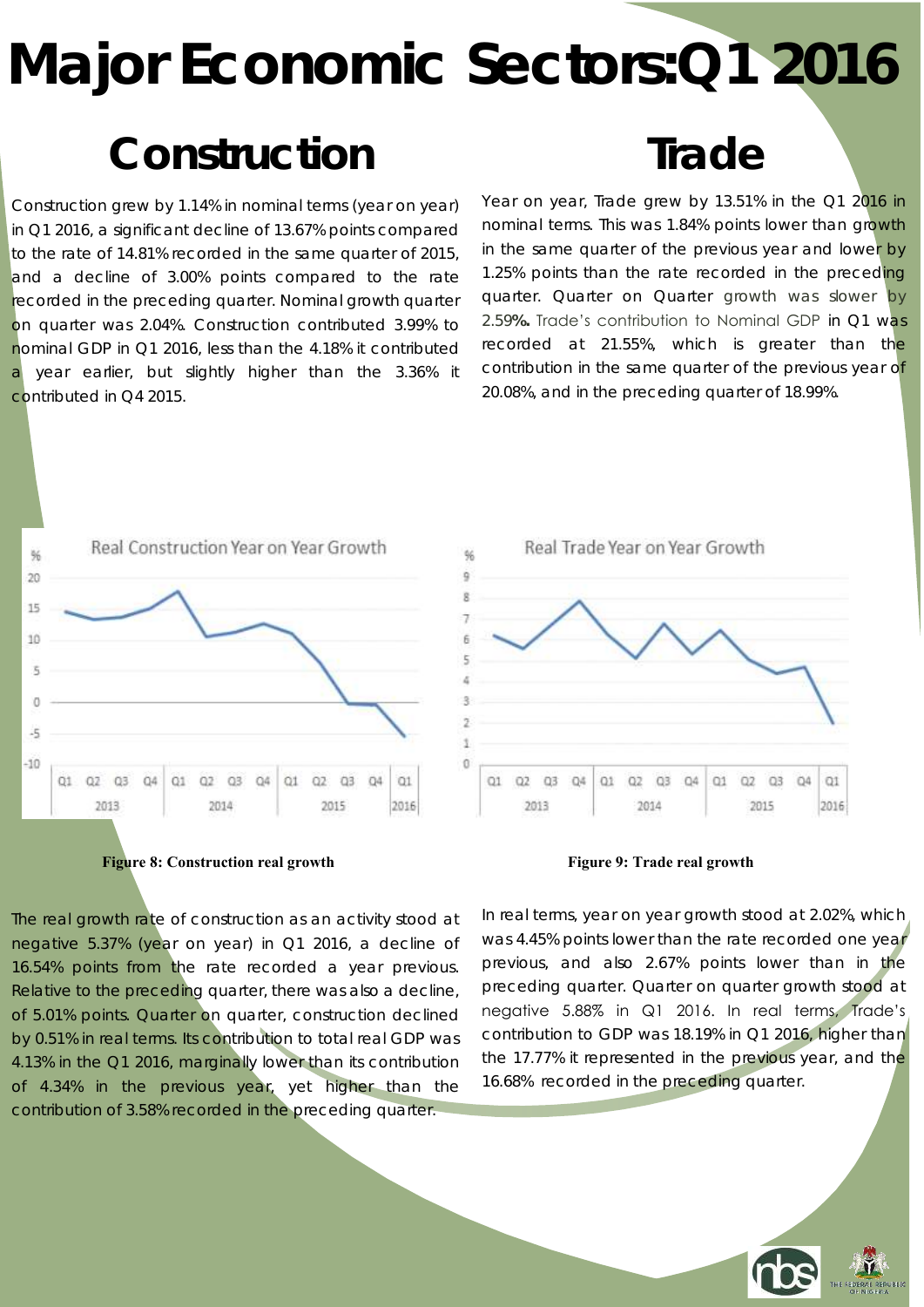### **Communication Accommodation and Food Services**

In nominal terms, Accommodation and Food Services grew by 0.81% year on year in Q1 2016. This represents a sharp fall relative to the same quarter of 2015, when growth was 37.37%. Growth was marginally lower than in the preceding quarter by 0.20% points which was recorded at 1.01%. The sector's contribution to nominal GDP was 1.21% in Q1 2016, which is 0.06 percentage points lower than a year previous, when it was 1.27%.

Real year on year growth rate for this sector in Q1 2016 was negative 7.41%, lower by 34.08% points from the 26.66% recorded a year previous and lower by 3.86% points from the rate of negative 3.55% recorded in Q4 2015. Quarter on quarter real growth was 1.26%. The activity in Q1 2016 represented 1.15% of the real GDP, which was lower than the contribution of 1.23% recorded in Q1 2015 and higher than the Q4 2015 contribution of 0.98%.

### **Transportation and Storage**

Transport and Storage comprises 6 activities; Road Transport; Rail Transport and Pipelines; Water Transport; Air Transport; Transport Services; and Post and Courier Services.

The sector grew by 30.18% in nominal terms in Q1 2016 (year on year). This rate was 18.70% points higher than in the corresponding quarter of 2015, and 13.37% points higher than in Q4 2015. The fastest growing activity was Road Transport with a rate of 33.44% year on year, followed by Post and Courier Services at 15.14%. Quarter on quarter, the sector declined by 12.83%. It contributed 1.55% to Nominal GDP, increasing from the 1.26% recorded in the corresponding period of 2015, and 1.53% recorded in Q4 2015.

In real terms, the Transportation and Storage sector grew by 14.73% in Q1 2016, primarily driven by Road transport. This rate represented an increase of 10.86% points relative to growth recorded in the same quarter of the previous year, as well as a 10.34% points increase relative to growth recorded in the preceding quarter. Quarter on Quarter, growth dropped by 16.82% in real terms. The contribution of the sector to real GDP in Q1 2016 was 1.19%, increasing from 1.04% recorded a year previous yet, marginally lower than 1.24% it represented in the Q4 2015.

# **Information &**

The Information and Communication sector is composed of the four activities of Telecommunications and Information Services; Publishing; Motion Picture, Sound Recording and Music Production; and Broadcasting.

In nominal terms, the sector grew by 8.70% (year-onyear) in Q1 2016, which was 8.47% points below the rate of 17.16% recorded in the same quarter of 2015, and 2.32% points lower than growth recorded in the preceding quarter. Broadcasting was the activity to exhibit the highest nominal growth rate in the period of review, at 17.20%. The Quarter on Quarter growth rate was recorded at 1.45%. The Information and Communications sector contributed 12.25% to total Nominal GDP in Q1 2016, higher than the 11.93% recorded in the same quarter of 2015, and also higher than the 10.37% it contributed in the preceding quarter.

The sector grew by 4.07% in real terms, year on year in Q1 2016. From the rate recorded in the corresponding period of 2015, this was 5.42% points lower and also lower by 0.14% points than that recorded in Q4 2015. The main driver of this growth was Telecommunications and Information Services, followed by Broadcasting. Quarter on Quarter, the sector exhibited growth of –8.24% in real terms. Of total real GDP, the sector contributed 11.98% in the Q1 2016, higher than in the same quarter of the previous year, and the preceding quarter, in which it represented 11.47% and 11.26% of the totals respectively.





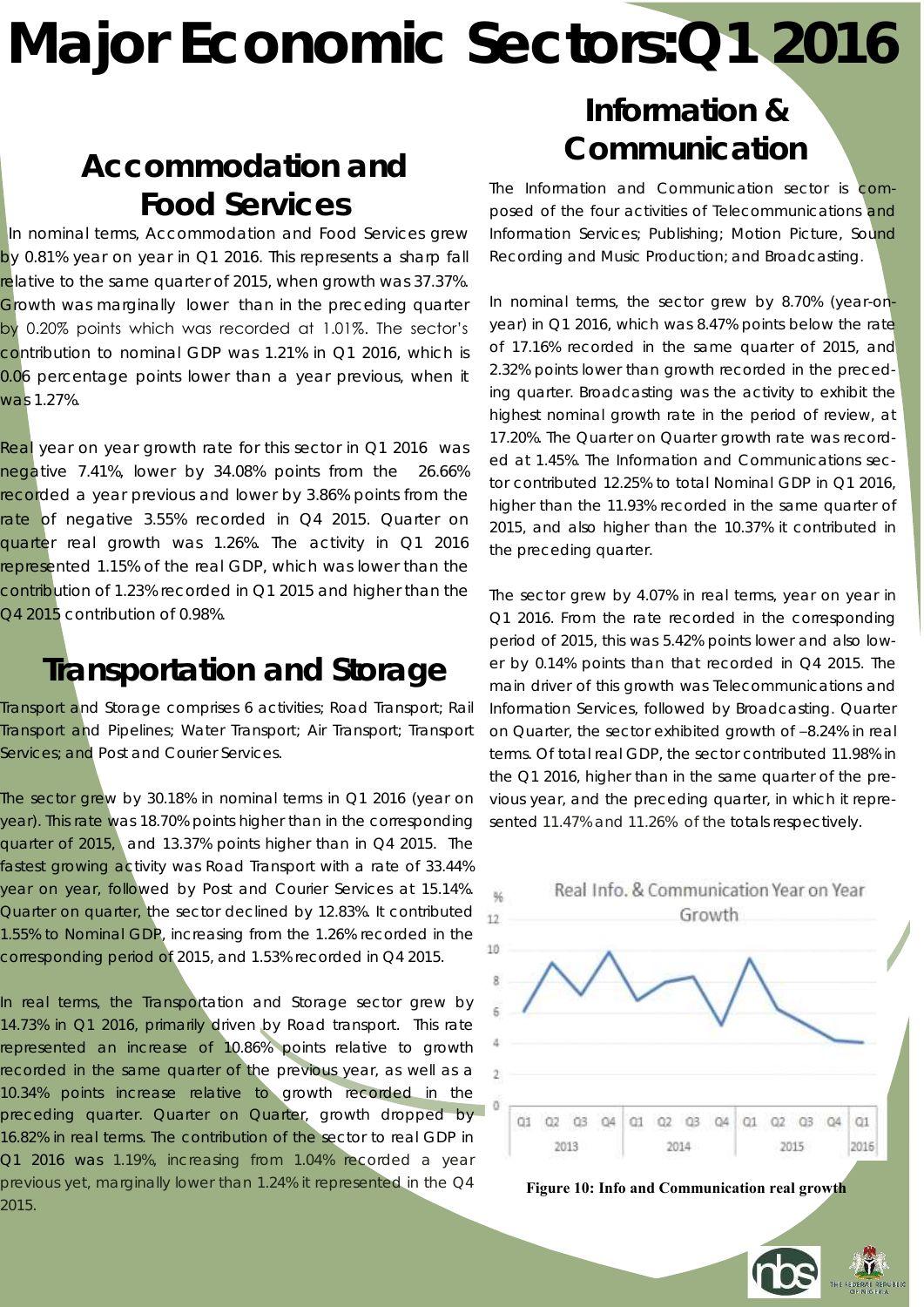### **Arts, Entertainment and Recreation**

Nominal growth in the Arts, Entertainment and Recreation sector was 18.91% in Q1 2016 (year-on-year), representing a decline of 8.52% points relative to the same period a year earlier, and a rise of 3.43% points compared with growth recorded in the preceding quarter. On a quarterly basis, growth was recorded at 25.94%. The activity contributed 0.30% to total nominal GDP, a rise from the 0.26% it contributed in Q1 2015 and 0.20% it contributed in Q4 2015.

In real terms, the activity grew by 8.41 % year on year, which was lower than the rate recorded in Q1 2015 by 9.78% points, and higher by 1.87 % points when compared with that of the preceding quarter. Quarter on quarter, growth increased by 24.06% in real terms. Arts, Entertainment and Recreation contributed 0.26% to real GDP in Q1 2016, higher from 0.24% recorded one year previous and 0.18% recorded in Q4 2015.

### **Real Estate Services**

In nominal terms, Real Estate Services in Q1 2016 grew by 0.61%, lower by 9.86% points than the growth rate reported for the same period in 2015, and also lower by 7.66% points from growth recorded in Q4 2015. Quarter-on-Quarter, the grew by negative 32.31%. The contribution to nominal GDP in Q1 2016 was 7.41%, marginally lower than the 7.79% reported in corresponding quarter of 2015, and 1.99% points lower from shares recorded in Q4 2015.

Real GDP growth recorded in the sector in Q1 2016 stood at negative 4.69%, lower from growth recorded in Q1 2015, and Q4 2015, by 7.77% points and 5.48% points respectively. Quarter-on-quarter the sector declined by 32.48% in Q1 2016. The sector contributed 6.46% to real GDP in Q1 2016, lower from Q1 2015 and Q4 2015 by 0.29% points and 1.80% points respectively.

### **Finance and Insurance**

The Finance and Insurance Sector consists of two subsectors; Financial Institutions and Insurance, which accounted for 86.89% and 13.11% of the sector respectively in real terms in Q1 2016.

As a whole the sector declined by 1.29% in nominal terms (year on year), with the growth rate of Financial Institutions as negative 3.38%, compared with growth of 15.24% recorded for Insurance. The overall rate was lower than that in Q1 2015 by 19.38% points, and lower by 18.00% points than in the preceding quarter. The sector's contribution to the overall nominal GDP was 3.71% in Q1 2016, down from the 3.97% it represented a year previous, and up from the contribution of 3.14% it made in the preceding quarter.

Again driven by the Financial Institutions, growth of the sector in real terms was negative 11.28%, lower by 20.29% points from the rate recorded in Q1 2015 and also down by 17.69% points from the rate recorded in the preceding quarter. Quarter on quarter growth in real terms stood at negative 2.26%. The contribution of Finance and Insurance to real GDP totaled 3.13%, lower than the contribution of 3.52% recorded in Q1 2015, but higher than 2.76% recorded in the preceding quarter.



**Figure 11: Finance and Insurance real growth**



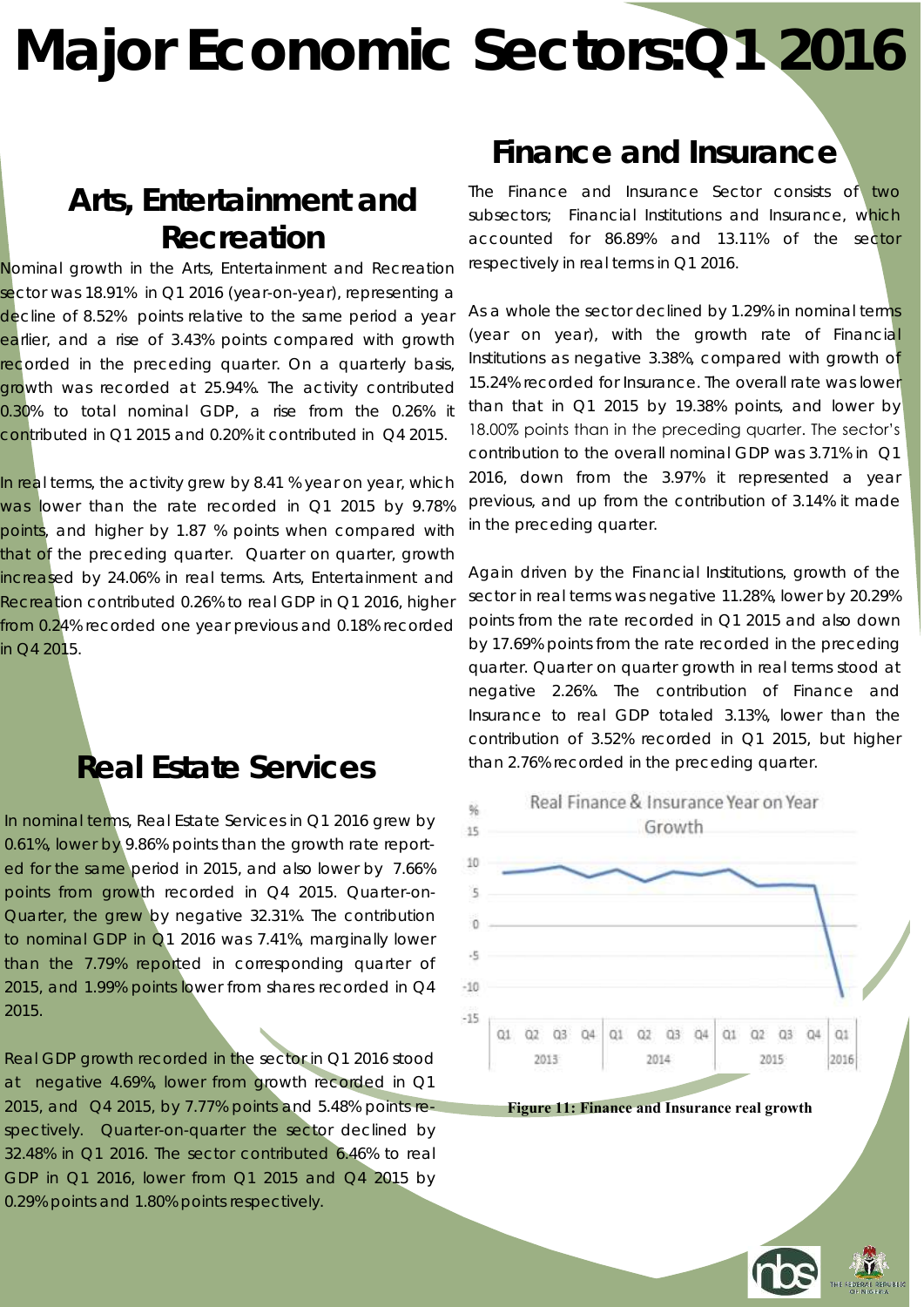### **Administrative and Support Services**

In nominal terms, the Administrative and Support Services sector grew by 10.29% (year on year) in Q1 2016, lower by 3.91% points than Q1 2015, and lower by 2.35% points than the growth rate in the previous quarter. The Quarter on Quarter growth rate in the sector was negative 8.64% in Q1 2016. The contribution of Administrative and Support Services to nominal GDP was 0.02% in Q1 2016.

In real terms, the sector recorded a growth rate of negative 0.88% (year-on-year), a decrease of 6.29% points from the corresponding quarter of 2015 and a 3.91% point decrease from the rate recorded in Q4 2015. Quarter–on-quarter, the sector declined by 12.29% in Q1 2016. The sector's contribution to real GDP was 0.02% in Q1 2016, roughly unchanged from the corresponding quarter in 2015 and Q4 2015.

### **Professional, Scientific and Technical Services**

In Q1 2016, Professional, Scientific and Technical Services recorded a nominal growth of 10.23% (year-on-year), which is 5.60% points lower than growth in Q1 2015, and 5.51% points down from the rate recorded in Q4 2015. Quarter-on-Quarter, the sector grew by negative 14.04%. The Contribution of Professional, Scientific and Technical Services to nominal GDP was 4.22% in the Q1 2016, up marginally from the 4.05% contribution in Q1 2015 and relatively the same from 4.22% recorded in Q4 2015.

Real growth in the sector was recorded at negative 0.93% in Q1 2016, a decrease of 7.85% points relative to the rate recorded in the corresponding period of 2015, and 4.09% points lower than that of Q4 2015. On a quarter-on-quarter basis, the sector grew by negative 17.28% in Q1 2016. Professional, Scientific and Technical Services contributed 3.56% to aggregate GDP in Q1 2016 lower relative to 3.58% in Q1 2015 and 3.72% in Q4 2015.

### **Education**

Nominal growth in the Education sector in Q1 2016 was 15.96% (year-on-year), up by 1.05% points from the growth of 14.92% reported in the corresponding quarter of 2015, and down by 2.61% points when compared to growth recorded in Q4 2015. The contribution of Education to nominal GDP in Q1 2016 was 2.32%; up from 2.11% estimated in Q1 2015 and down from 2.72% in Q4 2015.

Real growth in Education year-on-year stood at 3.82% in Q1 2016; a decrease of 3.11% points from the corresponding quarter of 2015 which was estimated at 6.94% . When compared with the previous quarter's rate of 8.13%, the sector decreased by 4.30% points. The education Sector contributed 2.13% to total real GDP in Q1 2016 higher relative to 2.05% reported for corresponding Quarter of 2015.

### **Public Administration**

In nominal terms, the Public Administration sector grew by 6.37% in Q1 2016, higher by 11.61% points from the corresponding quarter of 2015 and higher by 8.14% points relative to Q4 2015. Quarter-on-Quarter, the sector grew by negative 16.55%. The contribution of Public Administration to Nominal GDP stood at 2.76% in Q1 2016, marginally higher than the 2.74% recorded in Q1 2015 but lower than 2.84% recorded in Q4 2015.

In real terms, the sector recorded a growth rate of negative 4.40% (year on year) in Q1 2016, higher by 8.13% points than the Q1 2015 growth rate and still higher by 8.72% points than the Q4 2015 rate. Quarter on quarter, the sector grew by negative 17.14% in Q1 2016. The contribution of Public Administration to Real GDP stood at 2.33% in Q1 2016, compared to 2.43% recorded in Q1 2015 and in Q4 2015.

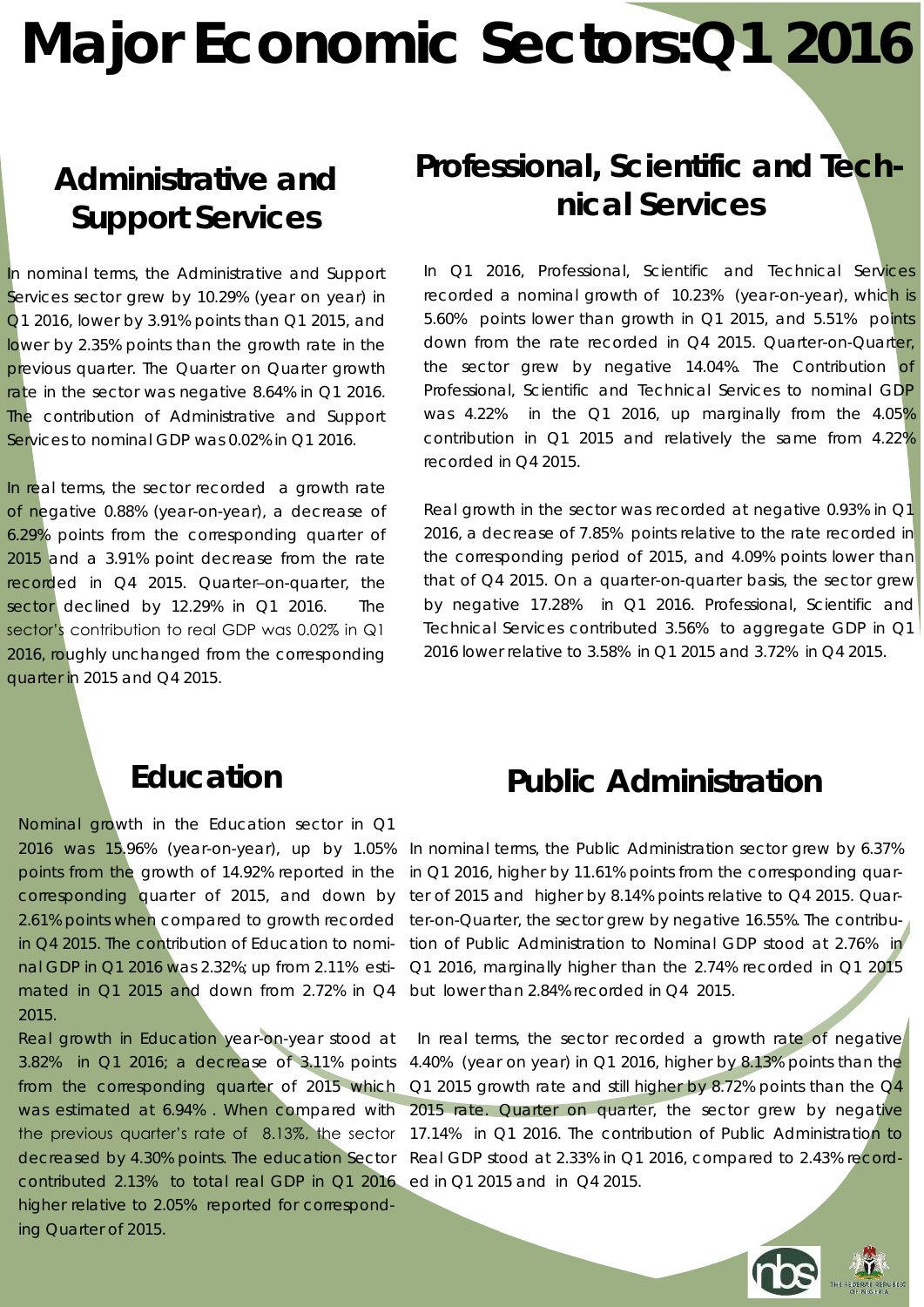### **Major Economic Sectors:Q1 2016 Other Services Human Health and Social Services**

The year on year growth rate for Health and Social Services in nominal terms was 9.12%, a slight decline relative to the growth rate of 9.80% reported in the same quarter of 2015. The contribution to nominal GDP was 0.74% in Q1 2016, up from the 0.72% recorded in Q1 2015, and from 0.72% recorded in Q4 2015.

Real GDP growth of Health and Social Services for Q1 2016 stood at 0.55% (year-on-year) compared to 2.11% for the corresponding period of 2015. Quarter-on-Quarter, this sector grew by negative 12.73%. The contribution of Human Health and Social Services to real GDP was 0.70% in Q1 2016 and slightly higher than the 0.69% recorded in Q1 2015 and 0.69% for the previous quarter.

In nominal terms, Other Services grew by 20.21% (year-onyear) in the Q1 2016. This growth rate is roughly two thirds of the growth rate recorded in the same quarter of the previous year, when the growth rate was 31.16%, and lower than the growth rate of 26.86% in Q4 2015. This sector contributed 4.84% to the aggregate nominal GDP in Q1 2016.

Other Services real GDP grew by 8.04% (year-on-year) in Q1 2016. This growth is lower by 13.02% points than the growth recorded in the same period of the previous year, when the figure recorded was 21.06%, and lower than the 17.02% figure reported for Q4 2015. The sector contributed 4.08% to real GDP higher from 3.77% reported for the corresponding quarter of 2015. This reveals that the contribution increased by 0.32% points year-on-year.

### Methodological notes

Quarterly National Accounts (QNA) are an integrated system of macroeconomic accounts designed to describe the entire system of production in a nation on a quarterly basis. They provide a picture of the current economic status of an economy on a more frequent basis than Annual National Accounts (ANA). In providing a reasonable level of detailed information of the economy, QNA allows the government to regularly assess, analyse and monitor economic developments.

In line with international standards outlined under the United Nations Statistics Division (UNSTATS), four major methodological pillars underpin GDP compilation in Nigeria:

The System of National Accounts (SNA 2008 version)

The internationally agreed standard of recommendations as to how to compile measures of economic activity.

The International Standard Industrial Classification (ISIC Revision 4.0):

This is the international reference for the classification of productive activities. Its main purpose is to provide a set of activity categories that can be used for the collection and reporting of statistics according to such activities.

The Central Product Classification (CPC version 2)

.

A classification based on the physical characteristics of goods or on the nature of services rendered. The CPC covers products that are output of economic activities.

Data for this analysis were obtained from the Quarterly Establishment Survey (QES) conducted by the National Bureau of Statistics (NBS), tax receipts from the Federal Inland Revenue Service, and other administrative sources such as the Nigerian National Petroleum Corporation. The series covers major aggregates of quarterly GDP under 46 activities at current and constant (2010) prices.

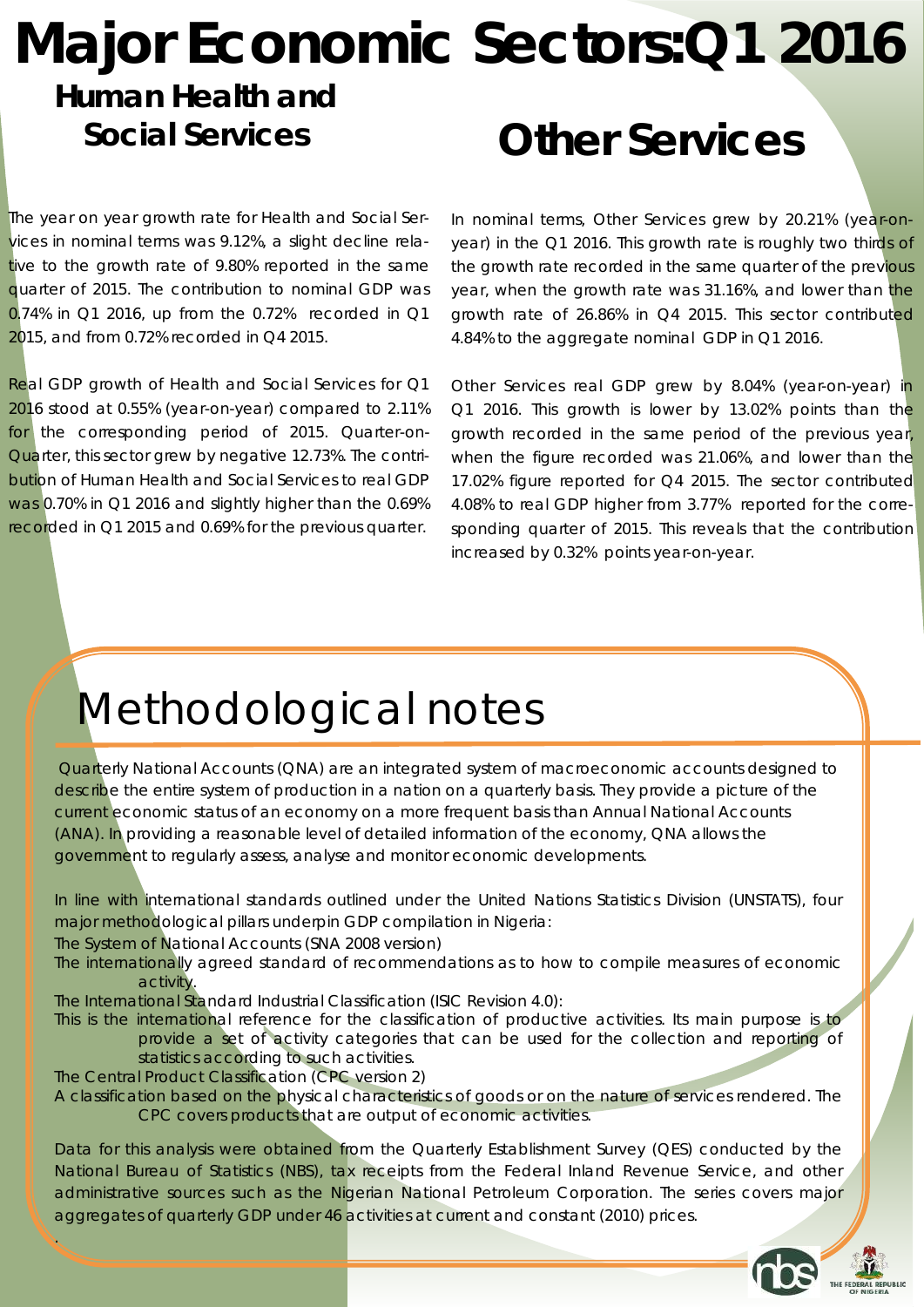Using the above data and standards, GDP is computed as gross output minus intermediate consumption. Both gross output and intermediate consumption are detailed below for each activity:

#### **1. AGRICULTURE**

Under Section A, Division 01-03 of ISIC rev 4, Agriculture is divided into four main activities.

#### **1.1 CROP PRODUCTION**

Section A, Division 01 of ISIC Rev 4

**Gross Output:** Quantities produced multiplied by farm gate price, less losses (wastages).

**Intermediate consumption:** Seeds, fertilizer, pesticides, hire of farm implements and simple farm tools that are used up in one farming season.

#### **1.2 LIVESTOCK PRODUCTION**

Section A, Division 01 of ISIC Rev 4

**Gross Output is calculated using the following** Live animals and their produce + imports = animals slaughtered and their produce– animals which died of natural causes +exports + change in animal stock.

**Intermediate Consumption:** Value of animal feeds as input in the production of livestock and livestock products (such as broiler starter concentrate, breeder concentrate, ground cake, guinea corn etc.)

#### **1.3 FORESTRY**

#### Section A, Division 02 of ISIC Rev 4

**Gross Output:** Value and quantity of timbers of various types (firewood, charcoal, uncultivated materials gathered). Other forest products obtained using expenditure approach. Sawn-logs, and other wood products categories are obtained using the production method, whereby, the quantity of logs produced is multiplied by the price per cubic of log.

**Intermediate consumption:** Expenditure on seeds and sapling, fuel oils, lubricants, feed, hand tools and spare parts, payments for contract work and other services.

#### **1.4 FISHING**

Section A, Division 03 of ISIC Rev 4

**Gross Output:** Measured by multiplying quantity in kilogram by the average price to obtain the value of production.

**Intermediate consumption:** Intermediate consumption here is captured according to expenditure on fingerlings, nets, feeds and other operating expenses.

**2. MINING AND QUARRYING** 

Section B, Division 05-09 of ISIC Rev 4.0

#### **2.1 CRUDE PETROLEUM AND NATURAL GAS**

#### Section B, Division 06 of ISIC Rev 4

**Gross Output:** Quantity of crude petroleum produced (barrels) and Natural gas in million cubic feet (mcf) multiplied by the average price in domestic currency (equivalent of the price in dollar during the account period). **Intermediate Consumption:** Includes purchase of consultancy services, Transportation, Electricity Bills, Water bills, Cost of Fuel used, Minor Repairs and Maintenance, Medical expense to staff, License & Registration fees, Travelling allowance, Staff Uniform, Rents on machinery & buildings, Spare Parts etc.

#### **2.2 COAL MINING**

#### Section B, Division 05 of ISIC Rev 4

**Gross Output:** Quantity produced multiplied by the average price.

**Intermediate Consumption:** Cost of raw materials used; both imported and Local, purchase of consultancy services, transportation, electricity bills, water bills, cost of fuel used, minor repairs and maintenance, medical expense to staff, royalty, travelling allowance, special clothing use at work, rents on machinery & buildings, Spare Parts etc.

#### **2.3 METAL ORES**

Section B, Division 07 of ISIC Rev 4

**Gross Output:** Quantity produced multiplied by the average price

**Intermediate Consumption:** Cost of raw materials used; both imported and Local, purchase of consultancy services, transportation, electricity bills, water bills, cost of fuel used, minor repairs and maintenance, medical expense to staff, royalty, travelling allowance, special clothing used at work, rents on machinery & buildings Spare Parts etc.

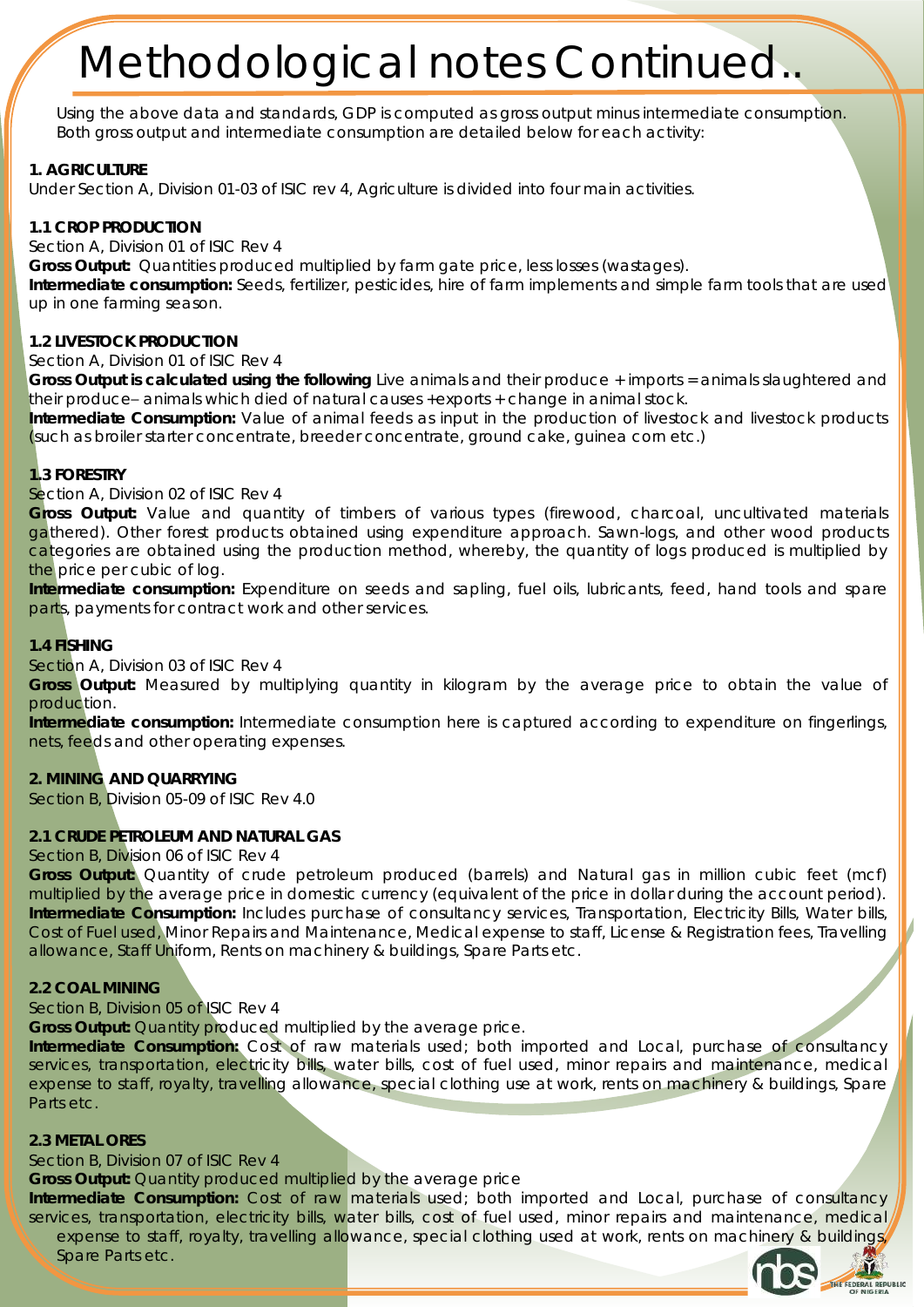**2.4 QUARRYING AND OTHER MINING** 

Section B, Division 08 of ISIC Rev 4

**Gross Output: Quantity produced multiplied by the average price**

**Intermediate Consumption:** Cost of raw materials used; both imported and local, purchase of consultancy services, transportation, electricity bills, water bills, cost of fuel used, minor repairs and maintenance, medical expense to staff, royalty, travelling allowance, special clothing used at work, rents on machinery & buildings, Spare Parts etc.

#### **3. MANUFACTURING**

Section C, Division 10-33 of ISIC Rev 4.

**Gross output** =Revenue from sales of goods + Revenue from sales of goods bought for resale (trade margin) + Revenue from rendering services to other +Closing stock of finished goods -Opening stock of finished goods +Closing stock of work-in-progress -Opening stock of work-in-progress

**Intermediate consumption** = Purchases of raw materials and supplies + Purchases of goods bought for resale + Purchases of packaging materials +Fuels and lubricants +Electricity +Water and Sewerage +Repair and Maintenance +Freight charges and transport +Closing stock of raw materials and supplies - Opening stock of raw materials and supplies +Insurance premium +All other costs and expenses for goods and services

**4. ELECTRICITY, GAS, STEAM AND AIR CONDITIONING SUPPLY**

Section D, Division 35 of ISIC Rev 4.

**Gross Output**: The value of output is the amount of gas and electricity paid for. Hence, value added is the output less intermediate consumption.

Intermediate Consumption=other cost of sales+Indirect expenses

**5. WATER SUPPLY, SEWERAGE, WASTE MANAGEMENT AND REMEDIATION** 

Section E, Division 36 of ISIC Rev. 4

Gross output = Water revenue+Sewage revenue+New connections

Intermediate Consumption=other cost of sales+Indirect expenses

#### **6. TRADE**

Section G, Divisions 45 to 47 of ISIC Rev. 4.

**Gross Output:** This is equal to the trade margin, i.e. the difference between the revenue of goods sold and the value of the goods purchased for resale.

**Intermediate Consumption:** Goods and services needed to run the trading establishment, such as packaging materials, electricity, office supplies, and rentals.

#### **7. CONSTRUCTION**

Section F, Division 41 to 43 of ISIC Rev 4.

**Gross Output:** Value of work done and other incomes.

**Intermediate Consumption**: This comprises cement, blocks, metals/iron bars,sand, stone, wood, gravel, other construction inputs, and cost of fuel used by generator, water bills and expenses on internet services/telephone/ postage bills during the construction period.

#### **8. ACCOMODATION AND FOOD SERVICES**

Section I, Division 55 to 56 of ISIC Rev. 4.

**Gross Output:** Income generated from Accommodation, Catering, Restaurants, Beverage Service activities, Other income

**Intermediate Consumption** includes expenses incurred in running the businesses.

#### **9. TRANSPORTATION AND STORAGE**

This industry broadly categorized under ISIC Rev. 4, Section H, division 49-53. The sector is divided into 6 subeconomic activities.

#### **9.1 ROAD TRANSPORT**

Section H, Division 49 of ISIC Rev 4

**Gross Output:** The output of road transport is the revenue generated for the period under consideration. **Intermediate Consumption:** Intermediate consumption consists of fuels and lubricants used electricity bills, water bills, office supplies, and rentals.

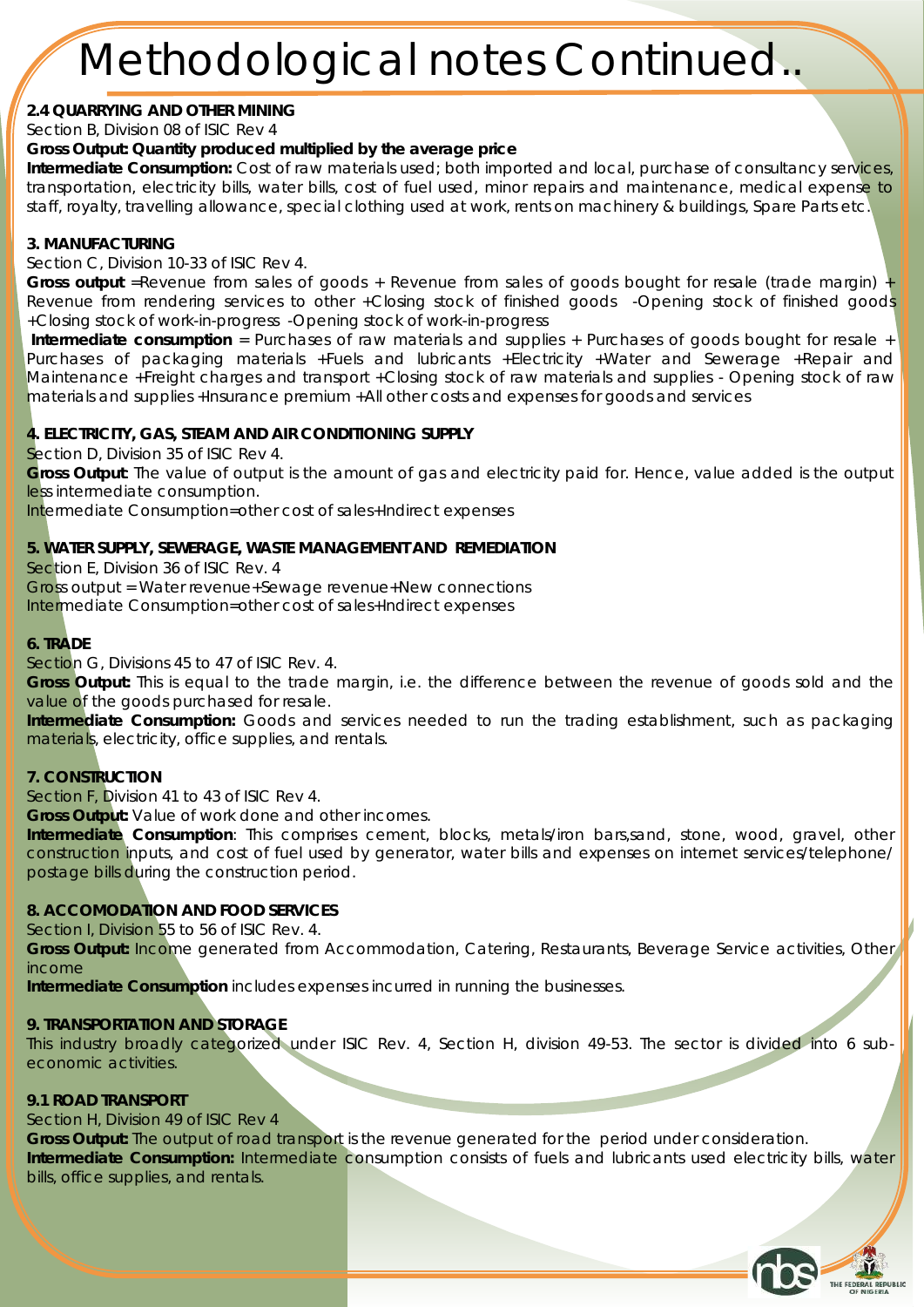**9.2 RAIL TRANSPORT AND PIPELINES** Section H, Division 49 of ISIC Rev 4

**Gross Output:** Receipts from passengers, goods traffic and subventions from Federal Government. The Petroleum Pipeline Product income is from the transportation of the petroleum products and crude oil to designated depots and refineries in Nigeria.

**Intermediate Consumption:** This consists of the summation of all expenses incurred in the production process such as fuels and lubricants used, electricity bills, water bills, office supplies, and rentals.

**9.3 WATER TRANSPORT**  Section H, Division 50 of ISIC Rev 4 **Gross Output:** Receipts from passengers and goods traffic. **Intermediate Consumption:** Fuels and lubricants used electricity bills, water bills, office supplies, and rentals.

**9.4 AIR TRANSPORT** Section H, Division 51 of ISIC Rev 4 **Gross Output:** Receipts from passengers and Cargoes (goods traffic). **Intermediate Consumption:** Fuels and lubricants used, electricity bills, water bills, office supplies, and rentals, Spare parts, Consultancy, Audit fees

**9.5 TRANSPORT SERVICES** 

Section H, Division 52 of ISIC Rev 4

**Gross Output:** Receipts from services for storage and transportation activities.

**Intermediate Consumption:** Fuels and lubricants used, transportation cost, electricity bills, water bills, office supplies, and rentals.

**9.6 POST AND COURIER SERVICES** 

Section H, Division 53 of ISIC Rev 4

**Gross Output:** Receipts from services rendered on number of mails and parcels handled.

**Intermediate Consumption:** Fuels and lubricants used, transportation cost, electricity bills, water bills, office supplies, and rentals.

**10. INFORMATION AND COMMUNICATION**  Categorized under ISIC Rev. 4, Section J, Division 58-63, the sector is divided into 4 economic activities:

**10.1 TELECOMMUNICATION AND INFORMATION SERVICES** 

Section J, division 61 to 63 of ISIC Rev 4.

**Gross Output:** Revenue from telephone, telex, Facsimile, telegraph, and other income from satellite and internet services.

**Intermediate consumption:** Transit fees, operational expenditure, minor repairs and maintenance and other expenses.

**10.2 PUBLISHING** 

Section J, Division 58 of ISIC Rev 4

**Gross Output:** Revenue from publishing services.

**Intermediate consumption:** This includes details of the cost structure including transportation fees, operational expenditure, minor repairs etc.

#### **10.3 MOTION PICTURE AND SOUND RECORDING**

Section J, Division 59 of ISIC Rev 4.

**Gross Output:** Revenue generated/total sales from the number of movies and sound recordings produced including revenue generated from TV rights, royalties and fees.

Intermediate consumption: Detail on the cost structure of operating firms including transportation fees, operational expenditure, minor repairs and maintenance, and other administrative expenses.

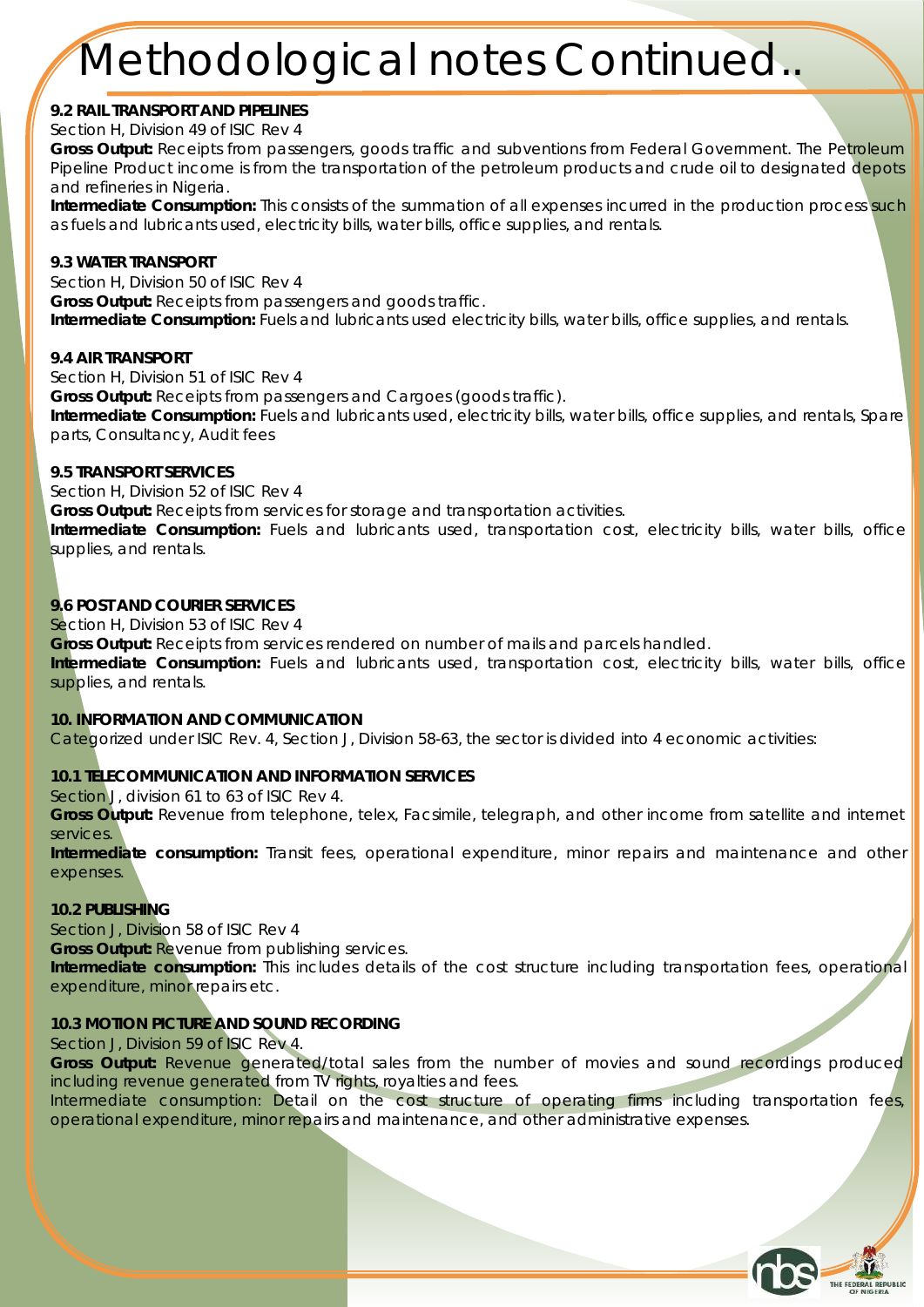#### **10.4 BRODCASTING**

Section J, Division 60 of ISIC Rev 4

**Gross Output:** Public corporation data derived from Accountants General's reports, while private component relies on revenue generated from services rendered e.g. advertisement.

**Intermediate consumption:** Details of the cost structure of market participants which include transportation fees, operational expenditure, minor repairs and maintenance

#### **11. ARTS ENTERTAINMENT AND RECREATION**

Section R, division 90-93 of ISIC Rev 4.

**Gross Output:** Revenue generated was estimated in two categories: one as a market output and the second as non-market output (public establishments)

Intermediate consumption: Details of the cost structure were obtained from the financial reports of firms.

**12. FINANCE AND INSURANCE SERVICES** 

Section k, Division 64-66 of ISIC Rev 4, Finance and Insurance Services is divided into two (2) sectors.

#### **12.1 FINANCIAL INSTITUTIONS**

Section K, Division 64 of ISIC Rev 4

**Gross Output:** Gross output for financial services are measured by Financial Services Indirectly Measured (FISIM). **Gross Output** = Implicit service charges (FISIM) +Explicit service changes.

**Intermediate Consumption:** Details of the cost structure are extracted from the data supplied such as; Currency Issue Expenses, Administrative Expenses, Repairs and Maintenance, Consultancy Fees, Bank Charges, Audit fees, Directors related expenses

### **12.2. INSURANCE**

Section K, Division 65 of ISIC Rev 4

#### **Gross Output:**

**Output of life insurance:** Output = Actual premiums earned+Plus Premium supplements -Benefits due -Minus Increases (plus decreases) in life insurance technical reserves

**Output of non-life (General) insurance:** Output = Actual premiums earned +Premium supplements - Adjusted claims incurred

**Output of funded pension fund:** Output = Actual pension contributions+Supplementary contributions -Benefits due +Plus Change in the actuarial reserves+Property income

**Intermediate consumption:** consists of the cost structure (operating expenses) from the annual reports of institutions.

#### **13. REAL ESTATE**

Section L, Division 68 of ISIC Rev 4

**Gross Output:** Sum of fees and commissions receivable for the services rendered.

**Intermediate consumption:** Details of the cost structure including transportation fees, operational expenditure, minor repairs and maintenance etc.

**14. PROFESSIONAL SCIENTIFIC AND TECHNICAL SERVICES** 

Section M, Division 69-75 of ISIC Rev 4.

**Gross Output:** Sum of revenues receivable for the services rendered.

**Intermediate consumption:** Details of the cost structure including transportation fees, operational expenditure, minor repairs and maintenance etc.

#### **15. ADMINISTRATIVE AND SUPPORT SERVICES**

Section N, Division 77-82 of ISIC RE 4.

**Gross Output:** Sum of fees and commissions receivable for the services rendered.

**Intermediate consumption**: Details of the cost structure including transportation fees, operational expenditure, minor repairs and maintenance etc.

**16 .PUBLIC ADMINISTRATION**

Section O, Division 48 of ISIC Rev. 4 **Gross output Basic** = **Intermediate consumption** (Less commodity sales and fees) +Compensation of employees+Consumption of fixed capital +Other taxes less subsidies on production.

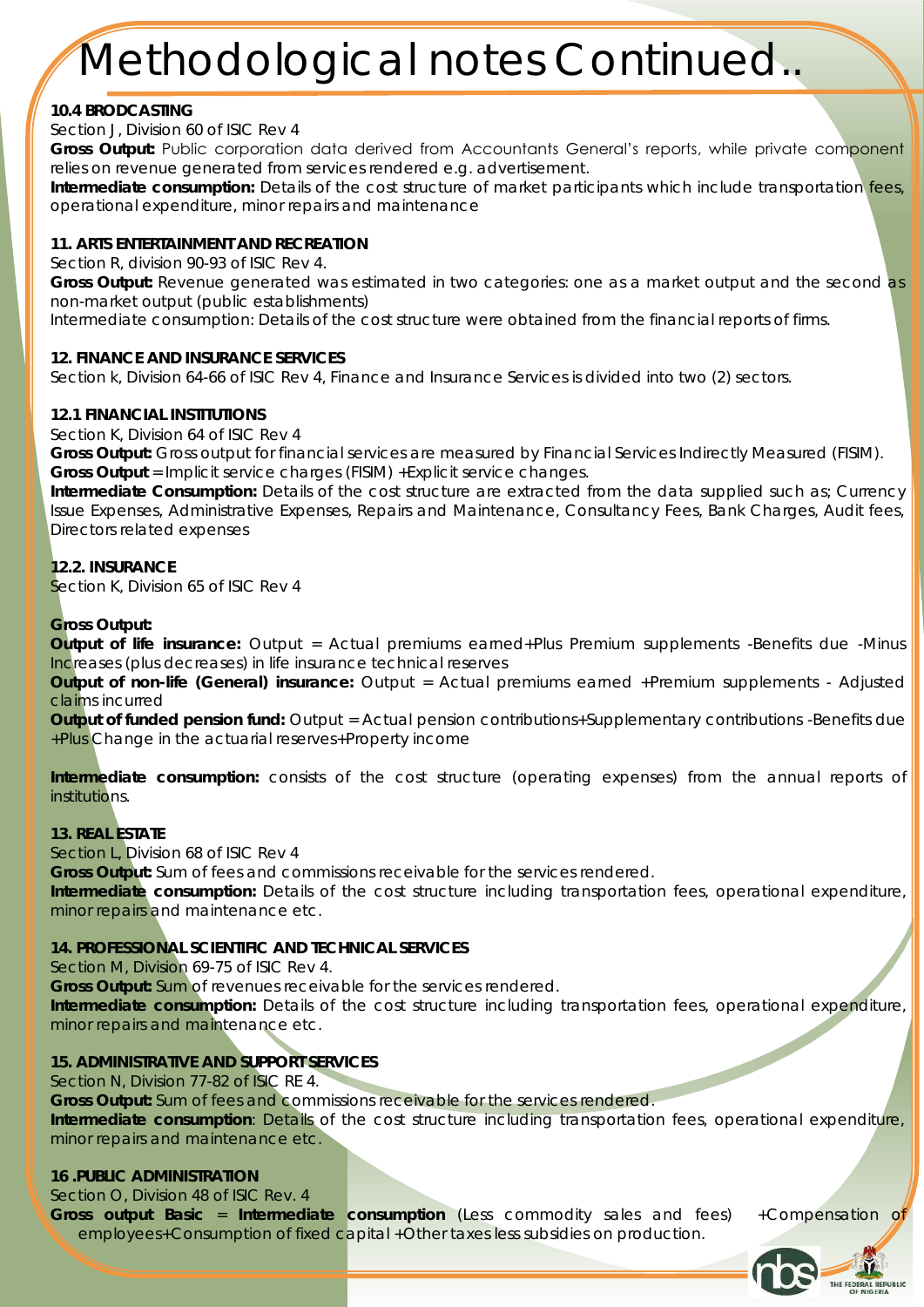#### **17. EDUCATION**

Section P, division 85 of ISIC Rev. 4.

**Gross Output:** Consists of government production, which is a non-market service offered without charge or at a price not economically significant, and private production, offered at the market price.

**Government Production (non-market service):**

Gross output Basic=+Intermediate consumption (Less commodity sales and fees) +Compensation of employees+Consumption of fixed capital +Other taxes less subsidies on production. **Private Production (market service):**

Gross output Basic=Total output-Intermediate consumption + other taxes less subsidies on production. **Intermediate consumption**: Details of cost structure including transportation fees, operational expenditure, minor

repairs and maintenance etc.

#### **18. HUMAN HEALTH AND SOCIAL SERVICES**

Section Q, Division 86-88 of ISIC Rev. 4.

**Gross Output:** Consists of government production, which is a non-market service offered without charge or at a price not economically significant, and private production, offered at the market price. **Government production (non-makret service):**

**Gross output Basic** = Intermediate consumption (Less commodity sales and fees)+Compensation of employees+Consumption of fixed capital +Other taxes less subsidies on production.

**Private production (market service):**

**Gross output Basic** = Total output-Intermediate consumption+ other taxes less subsidies on production. **Intermediate consumption**: Details of the cost structure of operators including transportation fees, operational

expenditure, minor repairs and maintenance etc.

**19. OTHER SERVICE ACTIVITIES** 

Section S Division 94 to 96 of ISIC Rev.4.

**Gross Output**: Income generated from the various services rendered.

**For Further Information Please Visit: [www.nigerianstat.gov.ng](nigerianstat.gov.ng)**

Plot 762, Independence Avenue Central Business District PMB 127, Garki, Abuja, NIGERIA higerianstat.gov.nc

Issue 09: Quarter One 2016

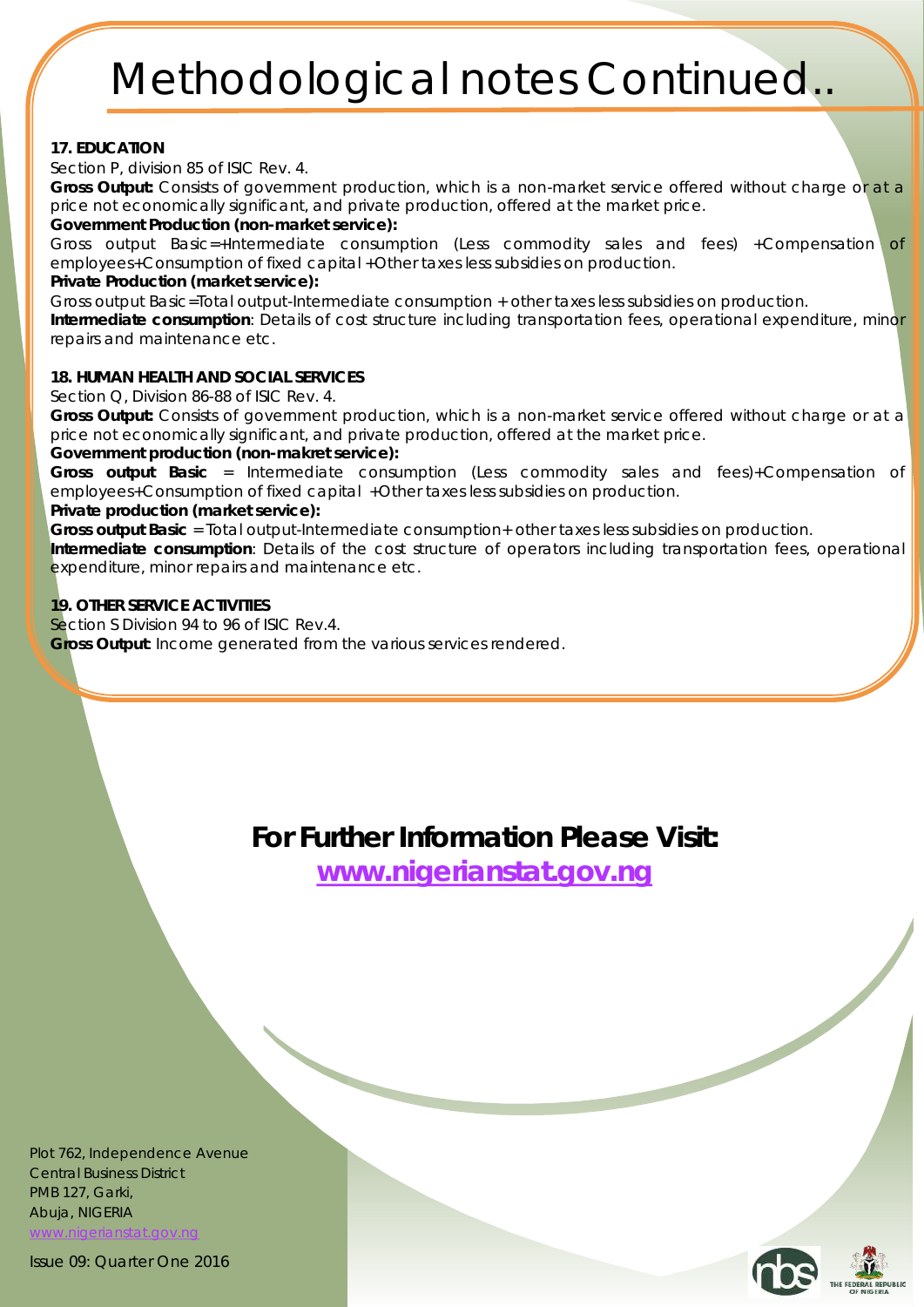#### *Table One: Gross Domestic Product At Current Basic Prices (=N=Million)*

|                                                                           | 2015          |                     |                     |                      | 2016          |               |
|---------------------------------------------------------------------------|---------------|---------------------|---------------------|----------------------|---------------|---------------|
| <b>ACTIVITY SECTOR</b>                                                    | Ο1            | $\mathfrak{D}2$     | Q3                  | Q <sub>4</sub>       | Total         | Q1            |
| 1. Crop Production                                                        | 3,141,324.58  | 3.511.300.37        | 5,383,132.64        | 5, 154, 215.45       | 17.189.973.04 | 3,583,980.17  |
| 2. Livestock                                                              | 420,993.06    | 400,924.91          | 418,847.85          | 507,259.22           | 1,748,025.04  | 464,969.11    |
| 3. Forestry                                                               | 51,584.66     | 56,572.98           | 52,315.73           | 62,353.38            | 222,826.75    | 53,486.95     |
| 4. Fishing                                                                | 124,957.92    | 119,844.28          | 105,171.69          | 126,170.31           | 476,144.21    | 165,454.83    |
| VIINING AND QUARRYING                                                     |               |                     |                     |                      |               |               |
| 5. Crude Petroleum and Natural Gas                                        | 1,391,091.74  | 1.746.400.57        | 1,539,681.39        | 1,313,243.35         | 5,990,417.06  | 914,750.61    |
| 6. Coal Mining                                                            | 2,438.93      | 2,440.34            | 966.94              | 2,137.19             | 7,983.40      | 2.611.14      |
| 7. Metal Ores                                                             | 1,303.34      | 1,513.72            | 1,022.12            | 622.34               | 4,461.52      | 2,120.44      |
| 8. Quarrying and Other Minerals                                           | 23,458.87     | 21,526.41           | 24,180.39           | 27,981.17            | 97,146.83     | 2,654.31      |
| VIANUFACTURING                                                            |               |                     |                     |                      |               |               |
| 9. Oil Refining                                                           |               |                     | 101,946.91          | 69,328.79            | 248,020.06    | 33,885.21     |
|                                                                           | 41,503.64     | 35,240.72           |                     |                      |               |               |
| 10. Cement                                                                | 180,791.31    | 184,269.50          | 189,064.62          | 195,804.97           | 749,930.41    | 150,194.69    |
| 11. Food, Beverage and Tobacco                                            | 1,010,459.90  | 1,010,655.11        | 1,129,378.48        | 1,141,029.54         | 4.291.523.03  | 963,392.71    |
| 12. Textile, Apparel and Footwear                                         | 457,216.66    | 456,773.40          | 466,752.94          | 490,836.83           | 1,871,579.84  | 467,483.61    |
| 13. Wood and Wood Products                                                | 63,471.15     | 64,300.80           | 65,261.42           | 66,225.27            | 259,258.65    | 66.381.01     |
| 14. Pulp, Paper and Paper Products                                        | 15,484.96     | 16,171.89           | 17,138.21           | 17,295.86            | 66,090.93     | 16.106.38     |
| 15. Chemical and Pharmaceutical Products                                  | 42,409.22     | 48,416.71           | 49,755.87           | 49,546.72            | 190,128.52    | 46,277.50     |
| 16. Non-Metallic Products                                                 | 80,480.20     | 76,227.65           | 81,067.61           | 77.819.59            | 315,595.05    | 88,691.97     |
| 17. Plastic and Rubber products                                           | 67,128.85     | 65,409.54           | 67,657.80           | 66,963.91            | 267,160.10    | 73,238.12     |
| 18. Electrical and Electronics                                            | 1,432.01      | 1,431.06            | 1,561.34            | 1,596.10             | 6,020.50      | 1,473.25      |
| 19. Basic metal, Iron and Steel                                           | 49,486.88     | 50,035.72           | 52,451.94           | 55,328.71            | 207,303.24    | 51,087.56     |
| 20. Motor vehicles & assembly                                             | 18,305.98     | 17,097.75           | 17,806.89           | 16,845.71            | 70,056.34     | 15,108.02     |
| 21. Other Manufacturing                                                   | 112,716.05    | 98,479.81           | 110,497.71          | 109,412.92           | 431,106.49    | 103,724.05    |
| 22. ELECTRICITY, GAS ,STEAM AND AIR CONDITIONING SUPPLY                   | 114,085.31    | 116,412.98          | 121,706.96          | 184,467.81           | 536,673.07    | 81,605.50     |
| 23. WATER SUPPLY, SEWERAGE, WASTE MANAGEMENT AND<br>REMEDIATION           | 23,445.43     | 30,600.22           | 28,659.84           | 23,160.99            | 105,866.49    | 26,105.47     |
| 24. CONSTRUCTION                                                          | 879,044.02    | 956,146.71          | 765,817.81          | 871,246.60           | 3,472,255.13  | 889.059.58    |
| 25. TRADE                                                                 | 4,225,946.44  | 4,312,540.36        | 4,565,943.23        | 4,924,465.23         | 18,028,895.26 | 4,796,793.53  |
| 26. ACCOMMODATION AND FOOD SERVICES                                       | 267,984.38    | 156,499.10          | 222,359.95          | 246,826.13           | 893,669.56    | 270,155.23    |
| TRANSPORTATION AND STORAGE                                                |               |                     |                     |                      |               |               |
| 27. Road Transport                                                        | 227,449.02    |                     |                     |                      | 1,156,293.33  | 303.508.85    |
| 28. Rail Transport & Pipelines                                            | 31.12         | 300,102.84<br>89.18 | 294,291.44<br>56.79 | 334,450.02<br>105.01 | 282.10        | 33.65         |
| 29. Water Transport                                                       | 1,257.63      | 2,324.03            | 2,627.90            | 1,862.42             | 8,071.98      | 1,384.91      |
|                                                                           |               |                     |                     |                      |               |               |
| 30. Air Transport                                                         | 20,599.27     | 21,760.23           | 24,615.14           | 28,761.34            | 95,735.98     | 22,187.70     |
| 31. Transport Services                                                    | 9,858.61      | 17,673.79           | 21,943.76           | 23,476.50            | 72,952.66     | 11,265.33     |
| 32. Post and Courier Services                                             | 6,386.13      | 7,044.94            | 6,312.60            | 7,985.56             | 27,729.23     | 7,353.17      |
| INFORMATION AND COMMUNICATION                                             |               |                     |                     |                      |               |               |
| 33. Telecommunications & Information Services                             | 1,798,703.84  | 2,504,952.90        | 1,841,866.52        | 2,002,084.72         | 8,147,607.99  | 1,935,952.68  |
| 34. Publishing,<br>34. Motion Pictures, Sound recording and Music produc- | 6,364.52      | 6,764.12            | 5,696.48            | 6,317.31             | 25,142.43     | 7,415.25      |
| tion.                                                                     | 314,128.41    | 287,176.42          | 256,815.65          | 278,571.14           | 1,136,691.61  | 326,908.48    |
| 36. Broadcasting                                                          | 390,567.48    | 376,353.02          | 302,610.01          | 402,104.34           | 1,471,634.85  | 457,757.56    |
| 37. ARTS, ENTERTAINMENT AND RECREATION                                    | 55,624.41     | 54,304.16           | 47,970.57           | 52,516.12            | 210,415.26    | 66,140.35     |
| FINANCIAL AND INSURANCE                                                   |               |                     |                     |                      |               |               |
| 38. Financial Institutions                                                | 742,419.94    | 718,052.14          | 675,686.13          | 706,232.19           | 2,842,390.40  | 717,338.93    |
| 39. Insurance                                                             | 93,937.68     | 119,827.81          | 96,933.56           | 107,406.71           | 418,105.75    | 108,250.35    |
| 40. REAL ESTATE                                                           | 1,639,315.37  | 1,986,894.88        | 2,124,672.76        | 2,436,665.25         | 8,187,548.27  | 1,649,385.19  |
| 41. PROFESSIONAL, SCIENTIFIC AND TECHNICAL SERVICES                       | 852,402.25    | 946,760.26          | 1,035,000.80        | 1,093,134.50         | 3,927,297.80  | 939,623.00    |
| 42. ADMINISTRATIVE & SUPPORT SERVICES                                     | 4,911.16      | 5,547.96            | 5,863.65            | 5,928.87             | 22,251.63     | 5,416.58      |
| 43. PUBLIC ADMINISTRATION                                                 | 577,331.10    | 639,275.35          | 599,909.44          | 735,933.85           | 2,552,449.73  | 614,130.42    |
| 44. EDUCATION                                                             | 444,946.86    | 408,548.07          | 558,701.41          | 704,152.11           | 2,116,348.46  | 515,975.60    |
| 45. HUMAN HEALTH AND SOCIAL SERVICES                                      | 151,254.30    | 170,860.35          | 173,202.04          | 187,380.35           | 682,697.04    | 165,052.26    |
| 46. OTHER SERVICES                                                        | 895,666.52    | 727,607.98          | 658,711.98          | 1,013,216.95         | 3,295,203.44  | 1,076,704.78  |
| GDP Current Basic Price                                                   | 21,041,701.10 | 22,859,153.01       | 24,313,636.94       | 25,930,469.41        | 94,144,960.45 | 22,262,575.97 |
| Net Indirect Taxes on Products                                            | 200,841.98    | 221,758.16          | 314,115.34          | 296.059.75           | 1,032,775.23  | 200,841.98    |
| GDP Current Market Price                                                  | 21,242,543.07 | 23,080,911.17       | 24,627,752.28       | 26,226,529.16        | 95,177,735.68 | 22,463,417.95 |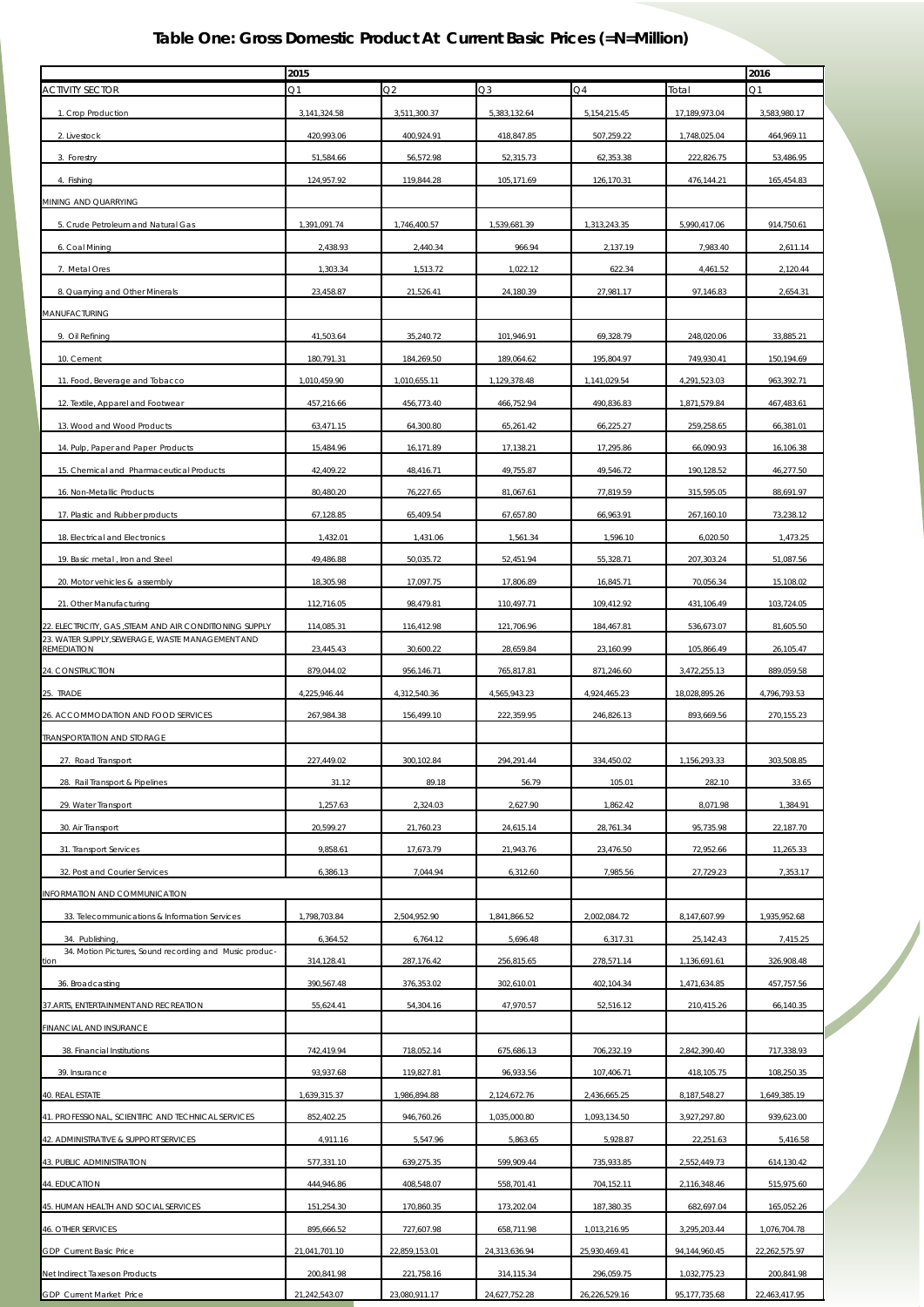|                                                             | 2015          |               |               |               |               | 2016          |
|-------------------------------------------------------------|---------------|---------------|---------------|---------------|---------------|---------------|
| <b>ACTIVITY SECTOR</b>                                      | Ο1            | O2            | $\Omega$      | Q4            | Total         | Q1            |
| 1. Crop Production                                          | 2,760,875.00  | 3,079,446.84  | 4,423,689.09  | 4,010,925.81  | 14,274,936.74 | 2,844,122.16  |
| 2. Livestock                                                | 281,970.83    | 265,986.95    | 274,832.39    | 328,533.22    | 1,151,323.39  | 292,862.48    |
| 3. Forestry                                                 | 38,280.21     | 42,806.15     | 39,379.63     | 46,792.41     | 167,258.41    | 39,164.90     |
| 4. Fishing                                                  | 95,472.09     | 89,605.30     | 78,618.04     | 95,006.18     | 358,701.61    | 98,575.47     |
| MINING AND QUARRYING                                        |               |               |               |               |               |               |
| 5. Crude Petroleum and Natural Gas                          | 1,677,854.70  | 1,613,750.30  | 1,845,393.61  | 1,492,965.14  | 6,629,963.75  | 1,646,220.90  |
| 6. Coal Mining                                              | 2,287.82      | 2,136.26      | 897.01        | 1,950.97      | 7,272.05      | 2.364.12      |
| 7. Metal Ores                                               | 1,222.59      | 1,409.89      | 948.20        | 580.24        | 4,160.92      | 1,919.84      |
| 8. Quarrying and Other Minerals                             | 22,043.40     | 20,180.26     | 22,644.53     | 26,242.65     | 91,110.83     | 2,454.04      |
| <b><i>ANUFACTURING</i></b>                                  |               |               |               |               |               |               |
| 9. Oil Refining                                             | 34,120.14     | 28,545.38     | 81,932.40     | 56,285.12     | 200,883.05    | 26,410.96     |
| 10. Cement                                                  | 144,574.00    | 146,133.01    | 149,801.61    | 155,665.09    | 596,173.72    | 138,280.63    |
| 11. Food, Beverage and Tobacco                              | 742,145.81    | 715,464.81    | 736,517.68    | 742,934.09    | 2,937,062.39  | 659,616.06    |
| 12. Textile, Apparel and Footwear                           | 355,959.73    | 335,804.42    | 358,241.30    | 373,014.19    | 1,423,019.65  | 345,416.24    |
| 13. Wood and Wood Products                                  | 50,628.19     | 50,722.45     | 51,441.10     | 52,420.59     | 205,212.33    | 50,453.54     |
| 14. Pulp, Paper and Paper Products                          | 12,689.71     | 13,144.43     | 13,788.77     | 14,048.31     | 53,671.22     | 12,492.59     |
| 15. Chemical and Pharmaceutical Products                    | 34,287.40     | 38,831.54     | 39,421.35     | 38,452.32     | 150,992.61    | 36,307.23     |
| 16. Non-Metallic Products                                   | 58,552.78     | 55,122.12     | 58,025.52     | 55,526.62     | 227,227.04    | 61,778.63     |
| 17. Plastic and Rubber products                             | 53,920.02     | 52,013.10     | 53,400.98     | 53,293.91     | 212,628.01    | 56,510.39     |
| 18. Electrical and Electronics                              | 1,230.64      | 1,219.62      | 1,322.73      | 1,361.32      | 5,134.31      | 969.10        |
| 19. Basic metal, Iron and Steel                             | 40,506.78     | 40,577.96     | 42,213.66     | 44,893.82     | 168,192.21    | 40,084.41     |
| 20. Motor vehicles & assembly                               | 14,726.64     | 13,627.60     | 12,454.42     | 11,870.26     | 52,678.91     | 11,900.31     |
| 21. Other Manufacturing                                     | 93,725.23     | 81,131.78     | 90,312.04     | 88,574.14     | 353,743.18    | 82,267.96     |
| 22. ELECTRICITY, GAS ,STEAM AND AIR CONDITIONING SUPPLY     | 57,823.27     | 59,228.11     | 61,738.86     | 93,641.33     | 272,431.57    | 32,114.12     |
| 23. WATER SUPPLY,SEWERAGE, WASTE MANAGEMENT AND REMEDIATION | 21,071.11     | 27,453.77     | 25,597.92     | 20,760.36     | 94,883.16     | 23,090.92     |
| 24. CONSTRUCTION                                            | 697,366.62    | 740,204.22    | 579,297.92    | 663,347.24    | 2,680,216.00  | 659,950.18    |
| 25. TRADE                                                   | 2,851,774.41  | 2,834,611.45  | 2,920,098.66  | 3,091,103.14  | 11,697,587.66 | 2,909,263.86  |
| 26. ACCOMMODATION AND FOOD SERVICES                         | 197,924.16    | 114,567.09    | 160,745.42    | 180,978.65    | 654,215.32    | 183,250.31    |
| <b>TRANSPORTATION AND STORAGE</b>                           |               |               |               |               |               |               |
| 27. Road Transport                                          | 139,377.23    | 168,397.48    | 172,365.07    | 187,670.81    | 667,810.60    | 162,955.48    |
| 28. Rail Transport & Pipelines                              | 20.58         | 57.35         | 35.69         | 62.76         | 176.39        | 19.91         |
| 29. Water Transport                                         | 733.48        | 1,340.74      | 1,494.41      | 1,053.11      | 4,621.74      | 761.08        |
| 30. Air Transport                                           | 14,416.40     | 12,984.20     | 16.650.94     | 19.068.67     | 63,120.21     | 14.729.99     |
| 31. Transport Services                                      | 6,520.23      | 11,514.78     | 13,792.08     | 15,284.43     | 47,111.52     | 6,665.68      |
| 32. Post and Courier Services                               | 5,334.11      | 5,781.76      | 5,116.06      | 6,383.35      | 22,615.28     | 5,780.58      |
| INFORMATION AND COMMUNICATION                               |               |               |               |               |               |               |
| 33. Telecommunications & Information Services               | 1,344,489.25  | 1,556,927.44  | 1,385,850.02  | 1,645,822.30  | 5,933,089.01  | 1,411,743.39  |
| 34. Publishing,                                             | 4,512.14      | 4,731.00      | 4,011.52      | 4,448.49      | 17,703.14     | 4,706.75      |
| 34. Motion Pictures, Sound recording and Music production   | 219,227.27    | 195,484.70    | 170,998.38    | 179,930.28    | 765,640.63    | 208,001.25    |
| 36. Broadcasting                                            | 272,573.38    | 260,010.55    | 201,490.14    | 257,606.99    | 991,681.06    | 291,256.28    |
| 37. ARTS, ENTERTAINMENT AND RECREATION                      | 38,819.76     | 36,648.33     | 31,940.77     | 33,920.39     | 141,329.25    | 42,082.96     |
| FINANCIAL AND INSURANCE                                     |               |               |               |               |               |               |
| 38. Financial Institutions                                  | 501,003.55    | 471,972.12    | 434.185.84    | 444.666.76    | 1,851,828.28  | 435.067.34    |
| 39. Insurance                                               | 63,391.49     | 78,762.22     | 62,288.06     | 67,626.76     | 272,068.54    | 65,654.03     |
| 40. REAL ESTATE                                             | 1,084,792.83  | 1,288,487.69  | 1,360,104.16  | 1,531,311.21  | 5,264,695.89  | 1,033,869.15  |
| 41. PROFESSIONAL, SCIENTIFIC AND TECHNICAL SERVICES         | 575,222.37    | 586,851.81    | 665,076.10    | 688,923.69    | 2,516,073.97  | 569,883.03    |
| 42. ADMINISTRATIVE & SUPPORT SERVICES                       | 3,314.17      | 3,646.64      | 3,767.89      | 3,745.27      | 14,473.98     | 3,285.16      |
| 43. PUBLIC ADMINISTRATION                                   | 389,597.47    | 420,192.52    | 385,492.87    | 449,499.92    | 1,644,782.79  | 372,471.20    |
| <b>44. EDUCATION</b>                                        | 328,505.92    | 294,867.70    | 393,442.80    | 481,890.66    | 1,498,707.07  | 341,069.10    |
| 45. HUMAN HEALTH AND SOCIAL SERVICES                        | 111,298.27    | 122,704.93    | 122,098.45    | 128,234.85    | 484,336.50    | 111,906.83    |
| <b>46. OTHER SERVICES</b>                                   | 604,418.18    | 478,253.13    | 423,278.51    | 645,434.23    | 2,151,384.05  | 653,023.38    |
| GDP at 2010 constant price                                  | 16,050,601.38 | 16,463,341.91 | 17,976,234.59 | 18,533,752.07 | 69,023,929.94 | 15,992,773.94 |
| Net Taxes on Products                                       | 153,202.18    | 159,711.97    | 232,240.49    | 211,608.13    | 756,762.77    | 144,278.92    |
| GDP Constant Market Price                                   | 16,203,803.56 | 16,623,053.88 | 18,208,475.09 | 18,745,360.19 | 69,780,692.72 | 16,137,052.85 |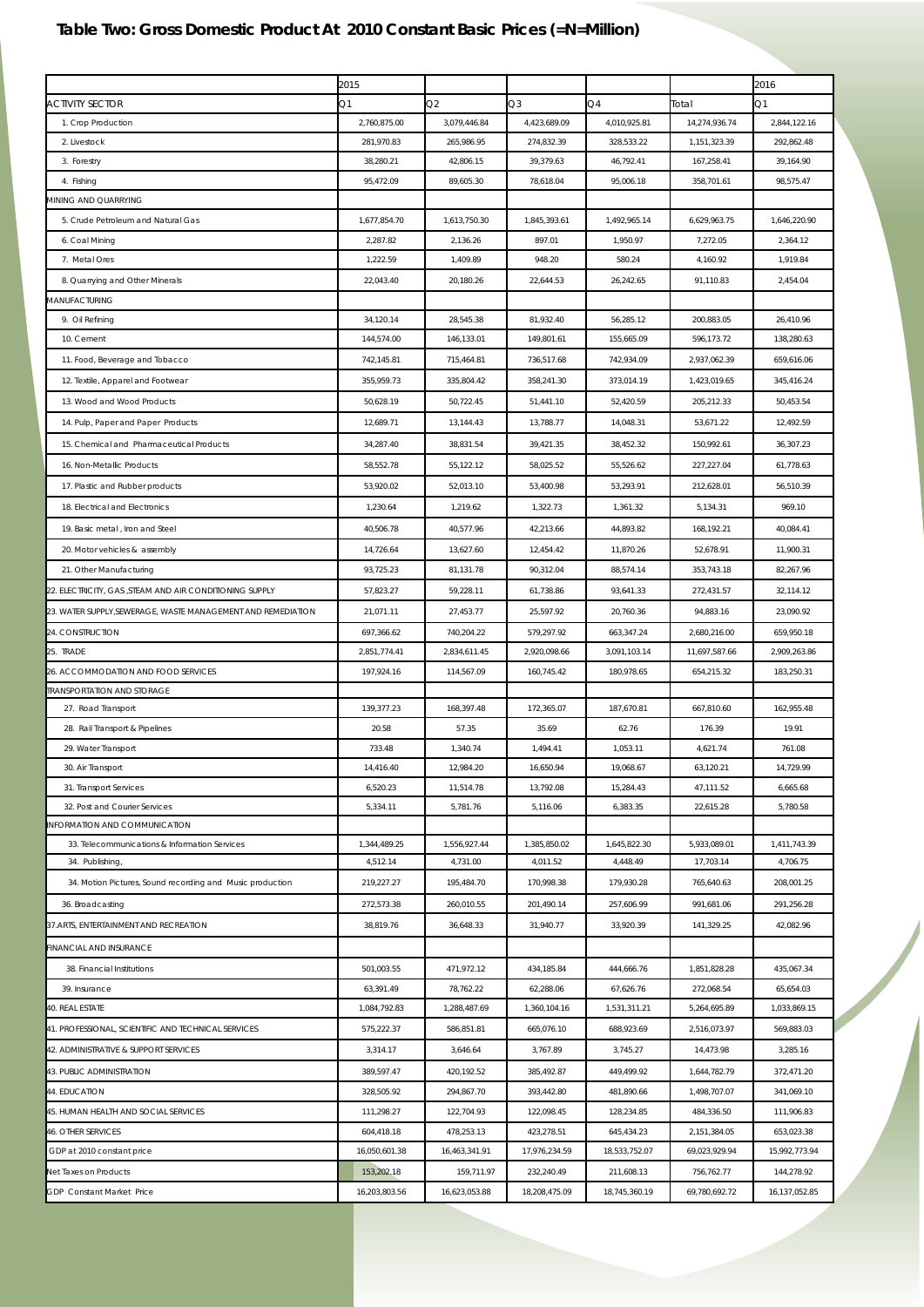### *Table Three: Implicit Price Deflators*

|                                                              | 2015   |          |        |            |        | 2016       |
|--------------------------------------------------------------|--------|----------|--------|------------|--------|------------|
| <b>ACTIVITY SECTOR</b>                                       | 21     | $\Omega$ | Q3     | $\Omega$ 4 | ſotal  | $\Omega$ 1 |
| 1. Crop Production                                           | 113.78 | 114.02   | 121.69 | 128.50     | 120.42 | 126.01     |
| 2. Livestock                                                 | 149.30 | 150.73   | 152.40 | 154.40     | 151.83 | 158.77     |
| 3. Forestry                                                  | 134.76 | 132.16   | 132.85 | 133.26     | 133.22 | 136.57     |
| 4. Fishing                                                   | 130.88 | 133.75   | 133.78 | 132.80     | 132.74 | 167.85     |
| MINING AND QUARRYING                                         |        |          |        |            |        |            |
| 5. Crude Petroleum and Natural Gas                           | 82.91  | 108.22   | 83.43  | 87.96      | 90.35  | 55.57      |
| 6. Coal Mining                                               | 106.61 | 114.23   | 107.80 | 109.55     | 109.78 | 110.45     |
| 7. Metal Ores                                                | 106.61 | 107.36   | 107.80 | 107.26     | 107.22 | 110.45     |
| 8. Quarrying and Other Minerals                              | 106.42 | 106.67   | 106.78 | 106.62     | 106.62 | 108.16     |
| MANUFACTURING                                                |        |          |        |            |        |            |
| 9. Oil Refining                                              | 121.64 | 123.46   | 124.43 | 123.17     | 123.46 | 128.30     |
| 10. Cement                                                   | 125.05 | 126.10   | 126.21 | 125.79     | 125.79 | 108.62     |
| 11. Food, Beverage and Tobacco                               | 136.15 | 141.26   | 153.34 | 153.58     | 146.12 | 146.05     |
| 12. Textile, Apparel and Footwear                            | 128.45 | 136.02   | 130.29 | 131.59     | 131.52 | 135.34     |
| 13. Wood and Wood Products                                   | 125.37 | 126.77   | 126.87 | 126.33     | 126.34 | 131.57     |
| 14. Pulp, Paper and Paper Products                           | 122.03 | 123.03   | 124.29 | 123.12     | 123.14 | 128.93     |
| 15. Chemical and Pharmaceutical Products                     | 123.69 | 124.68   | 126.22 | 128.85     | 125.92 | 127.46     |
| 16. Non-Metallic Products                                    | 137.45 | 138.29   | 139.71 | 140.15     | 138.89 | 143.56     |
| 17. Plastic and Rubber products                              | 124.50 | 125.76   | 126.70 | 125.65     | 125.65 | 129.60     |
| 18. Electrical and Electronics                               | 116.36 | 117.34   | 118.04 | 117.25     | 117.26 | 152.02     |
| 19. Basic metal, Iron and Steel                              | 122.17 | 123.31   | 124.25 | 123.24     | 123.25 | 127.45     |
| 20. Motor vehicles & assembly                                | 124.31 | 125.46   | 142.98 | 141.92     | 132.99 | 126.95     |
| 21. Other Manufacturing                                      | 120.26 | 121.38   | 122.35 | 123.53     | 121.87 | 126.08     |
| 22. ELECTRICITY, GAS , STEAM AND AIR CONDITIONING SUPPLY     | 197.30 | 196.55   | 197.13 | 196.99     | 196.99 | 254.11     |
| 23. WATER SUPPLY, SEWERAGE, WASTE MANAGEMENT AND REMEDIATION | 111.27 | 111.46   | 111.96 | 111.56     | 111.58 | 113.06     |
| 24. CONSTRUCTION                                             | 126.05 | 129.17   | 132.20 | 131.34     | 129.55 | 134.72     |
| 25. TRADE                                                    | 148.19 | 152.14   | 156.36 | 159.31     | 154.12 | 164.88     |
| 26. ACCOMMODATION AND FOOD SERVICES                          | 135.40 | 136.60   | 138.33 | 136.38     | 136.60 | 147.42     |
| TRANSPORTATION AND STORAGE                                   |        |          |        |            |        |            |
| 27. Road Transport                                           | 163.19 | 178.21   | 170.74 | 178.21     | 173.15 | 186.25     |
| 28. Rail Transport & Pipelines                               | 151.20 | 155.49   | 159.10 | 167.31     | 159.93 | 169.00     |
| 29. Water Transport                                          | 171.46 | 173.34   | 175.85 | 176.85     | 174.65 | 181.97     |
| 30. Air Transport                                            | 142.89 | 167.59   | 147.83 | 150.83     | 151.67 | 150.63     |
| 31. Transport Services                                       | 151.20 | 153.49   | 159.10 | 153.60     | 154.85 | 169.00     |
| 32. Post and Courier Services                                | 119.72 | 121.85   | 123.39 | 125.10     | 122.61 | 127.20     |
| INFORMATION AND COMMUNICATION                                |        |          |        |            |        |            |
| 33. Telecommunications & Information Services                | 133.78 | 160.89   | 132.91 | 121.65     | 137.32 | 137.13     |
| 34. Publishing,                                              | 141.05 | 142.97   | 142.00 | 142.01     | 142.02 | 157.54     |
| 34. Motion Pictures, Sound recording and Music production    | 143.29 | 146.90   | 150.19 | 154.82     | 148.46 | 157.17     |
| 36. Broadcasting                                             | 143.29 | 144.75   | 150.19 | 156.09     | 148.40 | 157.17     |
| 37. ARTS, ENTERTAINMENT AND RECREATION                       | 143.29 | 148.18   | 150.19 | 154.82     | 148.88 | 157.17     |
| FINANCIAL AND INSURANCE                                      |        |          |        |            |        |            |
| 38. Financial Institutions                                   | 148.19 | 152.14   | 155.62 | 158.82     | 153.49 | 164.88     |
| 39. Insurance                                                | 148.19 | 152.14   | 155.62 | 158.82     | 153.68 | 164.88     |
| 40. REAL ESTATE                                              | 151.12 | 154.20   | 156.21 | 159.12     | 155.52 | 159.54     |
| 41. PROFESSIONAL, SCIENTIFIC AND TECHNICAL SERVICES          | 148.19 | 161.33   | 155.62 | 158.67     | 156.09 | 164.88     |
| 42. ADMINISTRATIVE & SUPPORT SERVICES                        | 148.19 | 152.14   | 155.62 | 158.30     | 153.74 | 164.88     |
| 43. PUBLIC ADMINISTRATION                                    | 148.19 | 152.14   | 155.62 | 163.72     | 155.18 | 164.88     |
| 44. EDUCATION                                                | 135.45 | 138.55   | 142.00 | 146.12     | 141.21 | 151.28     |
| 45. HUMAN HEALTH AND SOCIAL SERVICES                         | 135.90 | 139.24   | 141.85 | 146.12     | 140.96 | 147.49     |
| <b>46. OTHER SERVICES</b>                                    | 148.19 | 152.14   | 155.62 | 156.98     | 153.17 | 164.88     |
|                                                              |        |          |        |            |        |            |
| <b>GDP Basic Price</b>                                       | 131.10 | 138.85   | 135.25 | 139.91     | 136.39 | 139.20     |
|                                                              |        |          |        |            |        |            |



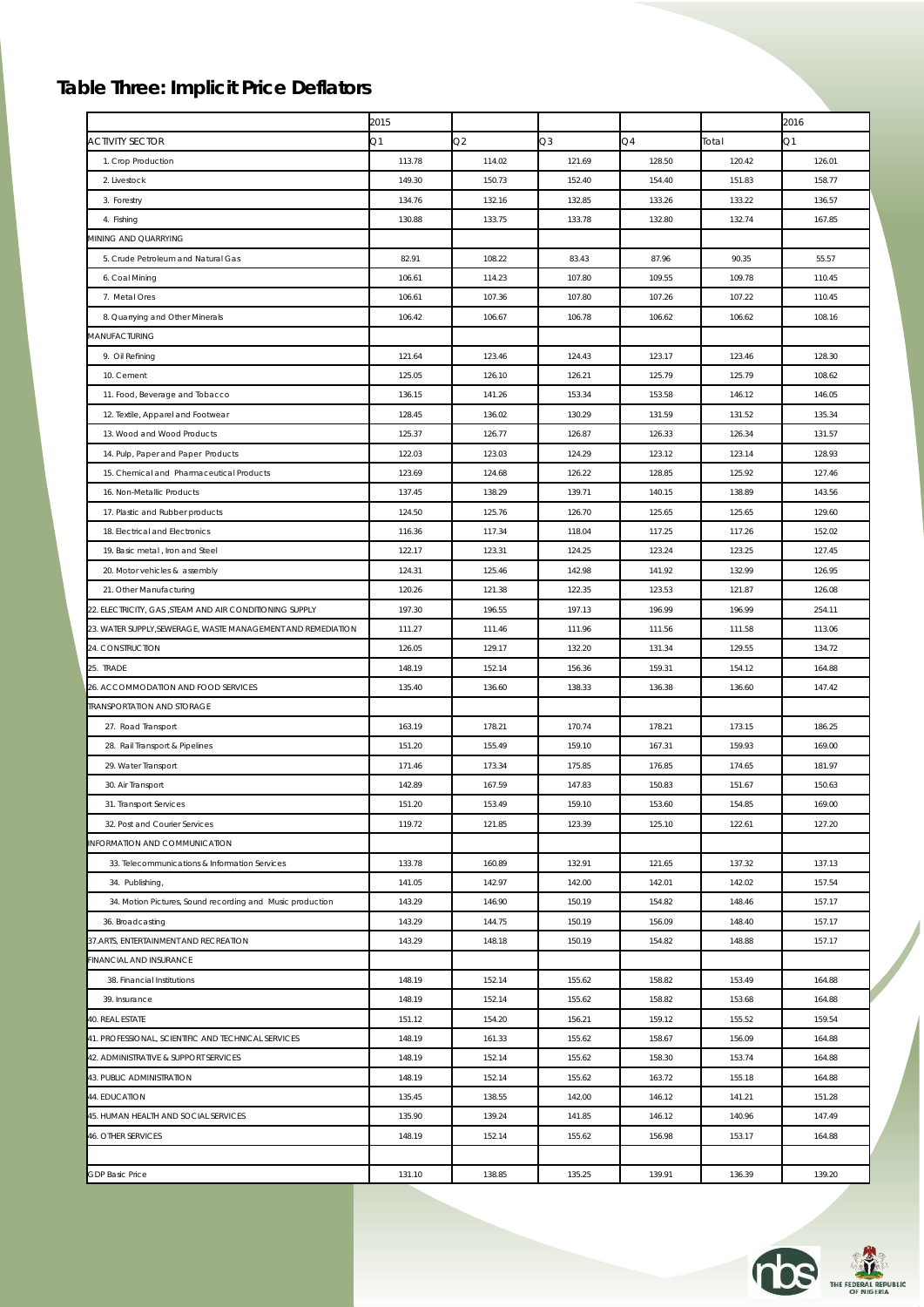#### *Table Four: Gross Domestic Product At Current Basic Prices Percentage Distribution*

|                                                              | 2015   |                |        |            |        | 2016   |
|--------------------------------------------------------------|--------|----------------|--------|------------|--------|--------|
| <b>ACTIVITY SECTOR</b>                                       | Ο1     | Q <sub>2</sub> | Q3     | $\Omega$ 4 | Total  | Q1     |
| 1. Crop Production                                           | 14.93  | 15.36          | 22.14  | 19.88      | 18.26  | 16.10  |
| 2. Livestock                                                 | 2.00   | 1.75           | 1.72   | 1.96       | 1.86   | 2.09   |
| 3. Forestry                                                  | 0.25   | 0.25           | 0.22   | 0.24       | 0.24   | 0.24   |
| 4. Fishing                                                   | 0.59   | 0.52           | 0.43   | 0.49       | 0.51   | 0.74   |
| MINING AND QUARRYING                                         |        |                |        |            |        | 0.00   |
| 5. Crude Petroleum and Natural Gas                           | 6.61   | 7.64           | 6.33   | 5.06       | 6.36   | 4.11   |
| 6. Coal Mining                                               | 0.01   | 0.01           | 0.00   | 0.01       | 0.01   | 0.01   |
| 7. Metal Ores                                                | 0.01   | 0.01           | 0.00   | 0.00       | 0.00   | 0.01   |
| 8. Quarrying and Other Minerals                              | 0.11   | 0.09           | 0.10   | 0.11       | 0.10   | 0.01   |
| MANUFACTURING                                                |        |                |        |            |        | 0.00   |
| 9. Oil Refining                                              | 0.20   | 0.15           | 0.42   | 0.27       | 0.26   | 0.15   |
| 10. Cement                                                   | 0.86   | 0.81           | 0.78   | 0.76       | 0.80   | 0.67   |
| 11. Food, Beverage and Tobacco                               | 4.80   | 4.42           | 4.65   | 4.40       | 4.56   | 4.33   |
| 12. Textile, Apparel and Footwear                            | 2.17   | 2.00           | 1.92   | 1.89       | 1.99   | 2.10   |
| 13. Wood and Wood Products                                   | 0.30   | 0.28           | 0.27   | 0.26       | 0.28   | 0.30   |
| 14. Pulp, Paper and Paper Products                           | 0.07   | 0.07           | 0.07   | 0.07       | 0.07   | 0.07   |
| 15. Chemical and Pharmaceutical Products                     | 0.20   | 0.21           | 0.20   | 0.19       | 0.20   | 0.21   |
| 16. Non-Metallic Products                                    | 0.38   | 0.33           | 0.33   | 0.30       | 0.34   | 0.40   |
| 17. Plastic and Rubber products                              | 0.32   | 0.29           | 0.28   | 0.26       | 0.28   | 0.33   |
| 18. Electrical and Electronics                               | 0.01   | 0.01           | 0.01   | 0.01       | 0.01   | 0.01   |
| 19. Basic metal, Iron and Steel                              | 0.24   | 0.22           | 0.22   | 0.21       | 0.22   | 0.23   |
| 20. Motor vehicles & assembly                                | 0.09   | 0.07           | 0.07   | 0.06       | 0.07   | 0.07   |
| 21. Other Manufacturing                                      | 0.54   | 0.43           | 0.45   | 0.42       | 0.46   | 0.47   |
| 22. ELECTRICITY, GAS , STEAM AND AIR CONDITIONING SUPPLY     | 0.54   | 0.51           | 0.50   | 0.71       | 0.57   | 0.37   |
| 23. WATER SUPPLY, SEWERAGE, WASTE MANAGEMENT AND REMEDIATION | 0.11   | 0.13           | 0.12   | 0.09       | 0.11   | 0.12   |
| 24. CONSTRUCTION                                             | 4.18   | 4.18           | 3.15   | 3.36       | 3.69   | 3.99   |
| 25. TRADE                                                    | 20.08  | 18.87          | 18.78  | 18.99      | 19.15  | 21.55  |
| 26. ACCOMMODATION AND FOOD SERVICES                          | 1.27   | 0.68           | 0.91   | 0.95       | 0.95   | 1.21   |
| TRANSPORTATION AND STORAGE                                   |        |                |        |            |        | 0.00   |
| 27. Road Transport                                           | 1.08   | 1.31           | 1.21   | 1.29       | 1.23   | 1.36   |
| 28. Rail Transport & Pipelines                               | 0.00   | 0.00           | 0.00   | 0.00       | 0.00   | 0.00   |
| 29. Water Transport                                          | 0.01   | 0.01           | 0.01   | 0.01       | 0.01   | 0.01   |
| 30. Air Transport                                            | 0.10   | 0.10           | 0.10   | 0.11       | 0.10   | 0.10   |
| 31. Transport Services                                       | 0.05   | 0.08           | 0.09   | 0.09       | 0.08   | 0.05   |
| 32. Post and Courier Services                                | 0.03   | 0.03           | 0.03   | 0.03       | 0.03   | 0.03   |
| INFORMATION AND COMMUNICATION                                |        |                |        |            |        | 0.00   |
| 33. Telecommunications & Information Services                | 8.55   | 10.96          | 7.58   | 7.72       | 8.65   | 8.70   |
| 34. Publishing,                                              | 0.03   | 0.03           | 0.02   | 0.02       | 0.03   | 0.03   |
| 34. Motion Pictures, Sound recording and Music production    | 1.49   | 1.26           | 1.06   | 1.07       | 1.21   | 1.47   |
| 36. Broadcasting                                             | 1.86   | 1.65           | 1.24   | 1.55       | 1.56   | 2.06   |
| 37. ARTS, ENTERTAINMENT AND RECREATION                       | 0.26   | 0.24           | 0.20   | 0.20       | 0.22   | 0.30   |
| FINANCIAL AND INSURANCE                                      |        |                |        |            |        | 0.00   |
| 38. Financial Institutions                                   | 3.53   | 3.14           | 2.78   | 2.72       | 3.02   | 3.22   |
| 39. Insurance                                                | 0.45   | 0.52           | 0.40   | 0.41       | 0.44   | 0.49   |
| 40. REAL ESTATE                                              | 7.79   | 8.69           | 8.74   | 9.40       | 8.70   | 7.41   |
| 41. PROFESSIONAL, SCIENTIFIC AND TECHNICAL SERVICES          | 4.05   | 4.14           | 4.26   | 4.22       | 4.17   | 4.22   |
| 42. ADMINISTRATIVE & SUPPORT SERVICES                        | 0.02   | 0.02           | 0.02   | 0.02       | 0.02   | 0.02   |
| 43. PUBLIC ADMINISTRATION                                    | 2.74   | 2.80           | 2.47   | 2.84       | 2.71   | 2.76   |
| 44. EDUCATION                                                | 2.11   | 1.79           | 2.30   | 2.72       | 2.25   | 2.32   |
| 45. HUMAN HEALTH AND SOCIAL SERVICES                         | 0.72   | 0.75           | 0.71   | 0.72       | 0.73   | 0.74   |
| <b>46. OTHER SERVICES</b>                                    | 4.26   | 3.18           | 2.71   | 3.91       | 3.50   | 4.84   |
|                                                              |        |                |        |            |        |        |
| GDP at Current price                                         | 100.00 | 100.00         | 100.00 | 100.00     | 100.00 | 100.00 |

Plot 762, Independence Avenue Central Business District PMB 127, Garki, Abuja, NIGERIA

[www.nigerianstat.gov.ng](http://nigerianstat.gov.ng/)

Issue 09: Quarter One, 2016

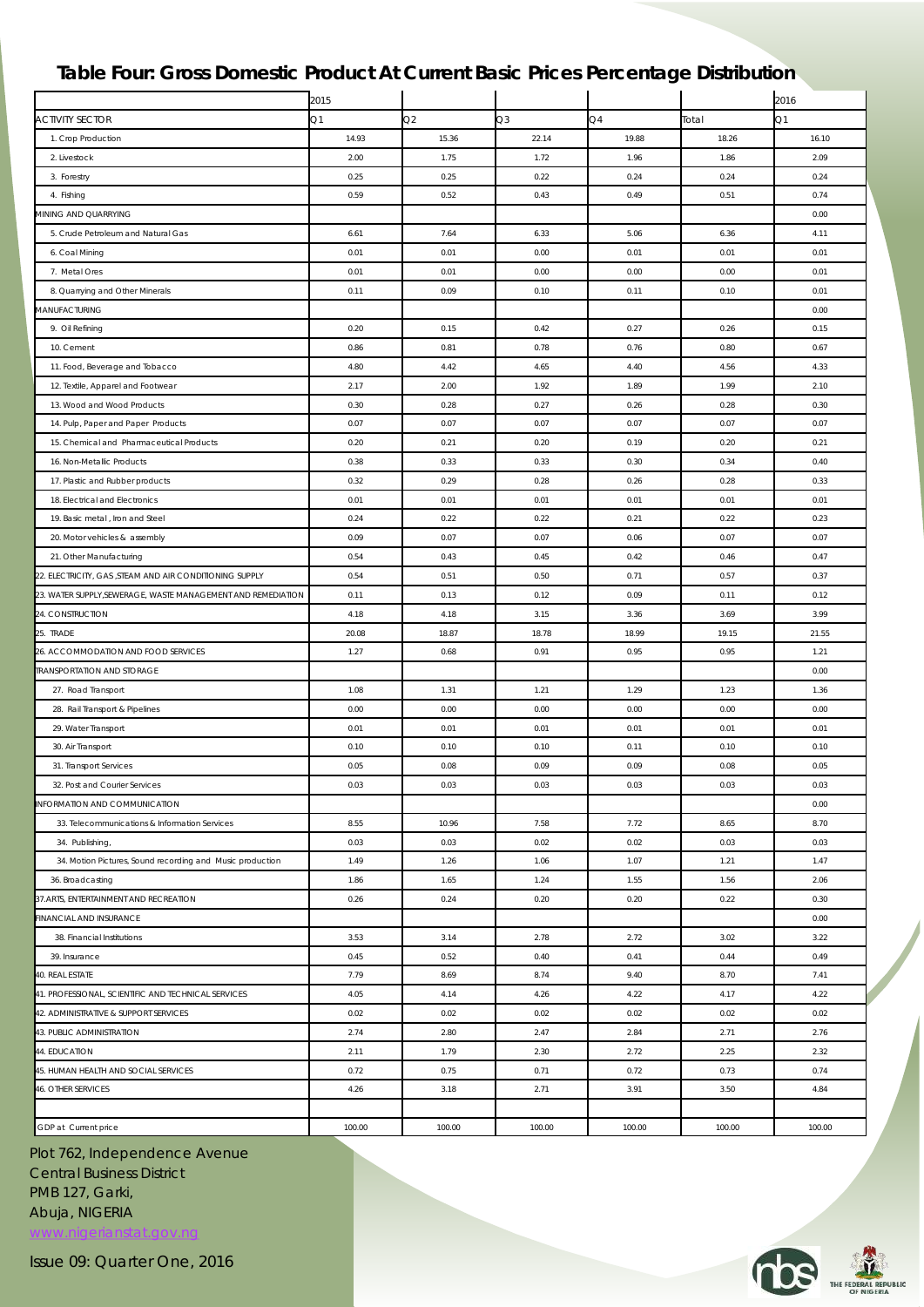#### *Table Five: Gross Domestic Product At 2010 Basic Prices Percentage Distribution*

|                                                                   | 2015           |        |        |        |        | 2016   |
|-------------------------------------------------------------------|----------------|--------|--------|--------|--------|--------|
| <b>ACTIVITY SECTOR</b>                                            | O <sub>1</sub> | Q2     | Q3     | Q4     | Total  | Q1     |
| 1. Crop Production                                                | 17.20          | 18.70  | 24.61  | 21.64  | 20.68  | 17.78  |
| 2. Livestock                                                      | 1.76           | 1.62   | 1.53   | 1.77   | 1.67   | 1.83   |
| 3. Forestry                                                       | 0.24           | 0.26   | 0.22   | 0.25   | 0.24   | 0.24   |
| 4. Fishing                                                        | 0.59           | 0.54   | 0.44   | 0.51   | 0.52   | 0.62   |
| MINING AND QUARRYING                                              |                |        |        |        |        | 0.00   |
| 5. Crude Petroleum and Natural Gas                                | 10.45          | 9.80   | 10.27  | 8.06   | 9.61   | 10.29  |
| 6. Coal Mining                                                    | 0.01           | 0.01   | 0.00   | 0.01   | 0.01   | 0.01   |
| 7. Metal Ores                                                     | 0.01           | 0.01   | 0.01   | 0.00   | 0.01   | 0.01   |
| 8. Quarrying and Other Minerals                                   | 0.14           | 0.12   | 0.13   | 0.14   | 0.13   | 0.02   |
| MANUFACTURING                                                     |                |        |        | 0.00   | 0.00   | 0.00   |
| 9. Oil Refining                                                   | 0.21           | 0.17   | 0.46   | 0.30   | 0.29   | 0.17   |
| 10. Cement                                                        | 0.90           | 0.89   | 0.83   | 0.84   | 0.86   | 0.86   |
| 11. Food, Beverage and Tobacco                                    | 4.62           | 4.35   | 4.10   | 4.01   | 4.26   | 4.12   |
| 12. Textile, Apparel and Footwear                                 | 2.22           | 2.04   | 1.99   | 2.01   | 2.06   | 2.16   |
| 13. Wood and Wood Products                                        | 0.32           | 0.31   | 0.29   | 0.28   | 0.30   | 0.32   |
| 14. Pulp, Paper and Paper Products                                | 0.08           | 0.08   | 0.08   | 0.08   | 0.08   | 0.08   |
| 15. Chemical and Pharmaceutical Products                          | 0.21           | 0.24   | 0.22   | 0.21   | 0.22   | 0.23   |
| 16. Non-Metallic Products                                         | 0.36           | 0.33   | 0.32   | 0.30   | 0.33   | 0.39   |
| 17. Plastic and Rubber products                                   | 0.34           | 0.32   | 0.30   | 0.29   | 0.31   | 0.35   |
| 18. Electrical and Electronics                                    | 0.01           | 0.01   | 0.01   | 0.01   | 0.01   | 0.01   |
| 19. Basic metal, Iron and Steel                                   | 0.25           | 0.25   | 0.23   | 0.24   | 0.24   | 0.25   |
| 20. Motor vehicles & assembly                                     | 0.09           | 0.08   | 0.07   | 0.06   | 0.08   | 0.07   |
| 21. Other Manufacturing                                           | 0.58           | 0.49   | 0.50   | 0.48   | 0.51   | 0.51   |
| 22. ELECTRICITY, GAS , STEAM AND AIR CONDITIONING SUPPLY          | 0.36           | 0.36   | 0.34   | 0.51   | 0.39   | 0.20   |
| 23. WATER SUPPLY, SEWERAGE, WASTE MANAGEMENT AND REMEDIA-<br>TION | 0.13           | 0.17   | 0.14   | 0.11   | 0.14   | 0.14   |
| 24. CONSTRUCTION                                                  | 4.34           | 4.50   | 3.22   | 3.58   | 3.88   | 4.13   |
| 25. TRADE                                                         | 17.77          | 17.22  | 16.24  | 16.68  | 16.95  | 18.19  |
| 26. ACCOMMODATION AND FOOD SERVICES                               | 1.23           | 0.70   | 0.89   | 0.98   | 0.95   | 1.15   |
| TRANSPORTATION AND STORAGE                                        |                |        |        |        |        | 0.00   |
| 27. Road Transport                                                | 0.87           | 1.02   | 0.96   | 1.01   | 0.97   | 1.02   |
| 28. Rail Transport & Pipelines                                    | 0.00           | 0.00   | 0.00   | 0.00   | 0.00   | 0.00   |
| 29. Water Transport                                               | 0.00           | 0.01   | 0.01   | 0.01   | 0.01   | 0.00   |
| 30. Air Transport                                                 | 0.09           | 0.08   | 0.09   | 0.10   | 0.09   | 0.09   |
| 31. Transport Services                                            | 0.04           | 0.07   | 0.08   | 0.08   | 0.07   | 0.04   |
| 32. Post and Courier Services                                     | 0.03           | 0.04   | 0.03   | 0.03   | 0.03   | 0.04   |
| INFORMATION AND COMMUNICATION                                     |                |        |        |        |        | 0.00   |
| 33. Telecommunications & Information Services                     | 8.38           | 9.46   | 7.71   | 8.88   | 8.60   | 8.83   |
| 34. Publishing,                                                   | 0.03           | 0.03   | 0.02   | 0.02   | 0.03   | 0.03   |
| 34. Motion Pictures, Sound recording and Music production         | 1.37           | 1.19   | 0.95   | 0.97   | 1.11   | 1.30   |
| 36. Broadcasting                                                  | 1.70           | 1.58   | 1.12   | 1.39   | 1.44   | 1.82   |
| 37. ARTS, ENTERTAINMENT AND RECREATION                            | 0.24           | 0.22   | 0.18   | 0.18   | 0.20   | 0.26   |
| FINANCIAL AND INSURANCE                                           |                |        |        | 0.00   | 0.00   | 0.00   |
| 38. Financial Institutions                                        | 3.12           | 2.87   | 2.42   | 2.40   | 2.68   | 2.72   |
| 39. Insurance                                                     | 0.39           | 0.48   | 0.35   | 0.36   | 0.39   | 0.41   |
| 40. REAL ESTATE                                                   | 6.76           | 7.83   | 7.57   | 8.26   | 7.63   | 6.46   |
| 41. PROFESSIONAL, SCIENTIFIC AND TECHNICAL SERVICES               | 3.58           | 3.56   | 3.70   | 3.72   | 3.65   | 3.56   |
| 42. ADMINISTRATIVE & SUPPORT SERVICES                             | 0.02           | 0.02   | 0.02   | 0.02   | 0.02   | 0.02   |
| 43. PUBLIC ADMINISTRATION                                         | 2.43           | 2.55   | 2.14   | 2.43   | 2.38   | 2.33   |
| 44. EDUCATION                                                     | 2.05           | 1.79   | 2.19   | 2.60   | 2.17   | 2.13   |
| 45. HUMAN HEALTH AND SOCIAL SERVICES                              | 0.69           | 0.75   | 0.68   | 0.69   | 0.70   | 0.70   |
| 46. OTHER SERVICES                                                | 3.77           | 2.90   | 2.35   | 3.48   | 3.12   | 4.08   |
|                                                                   |                |        |        |        |        |        |
| GDP at Constant 2010 Prices                                       | 100.00         | 100.00 | 100.00 | 100.00 | 100.00 | 100.00 |

Plot 762, Independence Avenue Central Business District PMB 127, Garki, Abuja, NIGERIA

[www.nigerianstat.gov.ng](http://nigerianstat.gov.ng/)

Issue 09: Quarter One, 2016